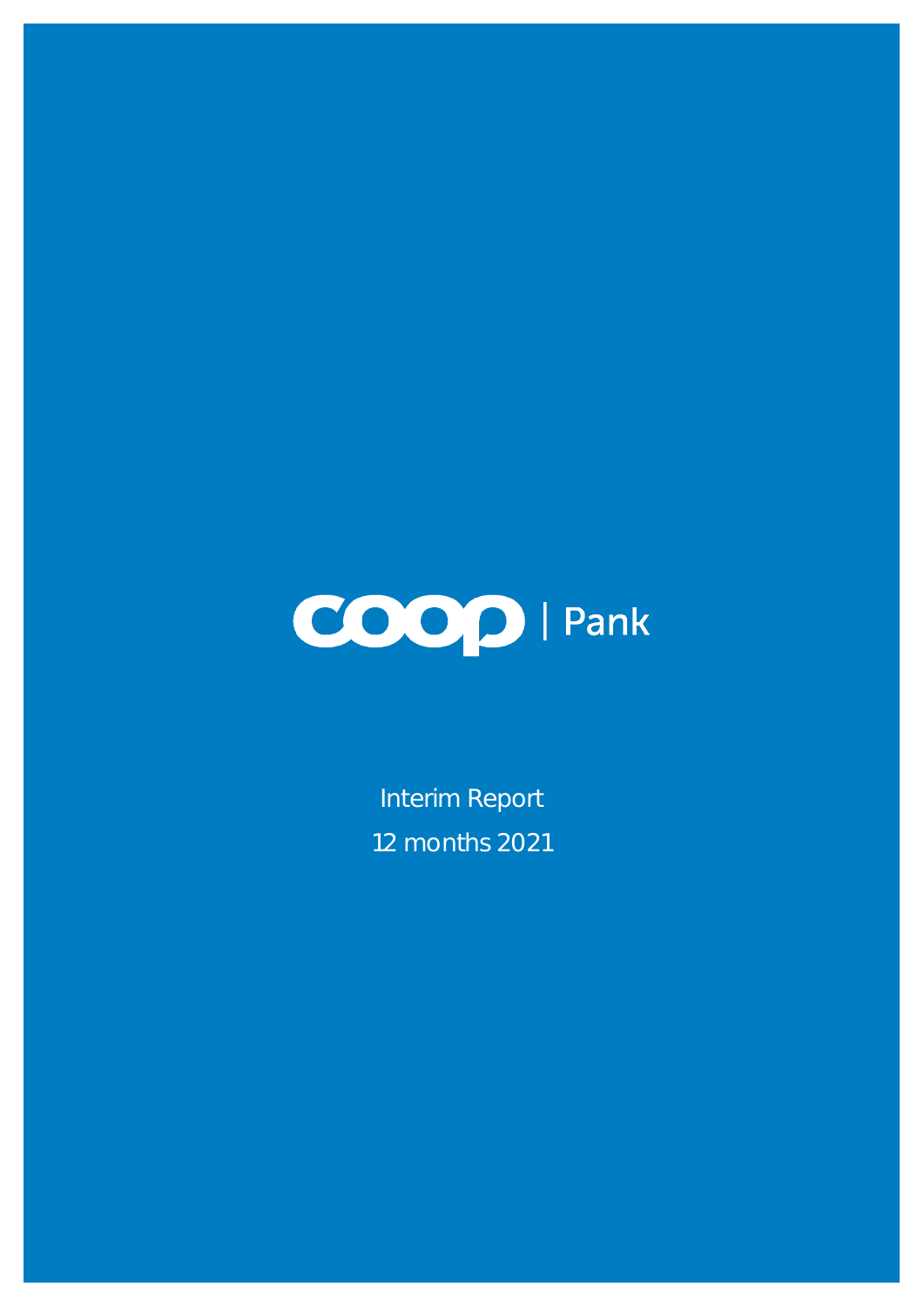

# **Table of Contents**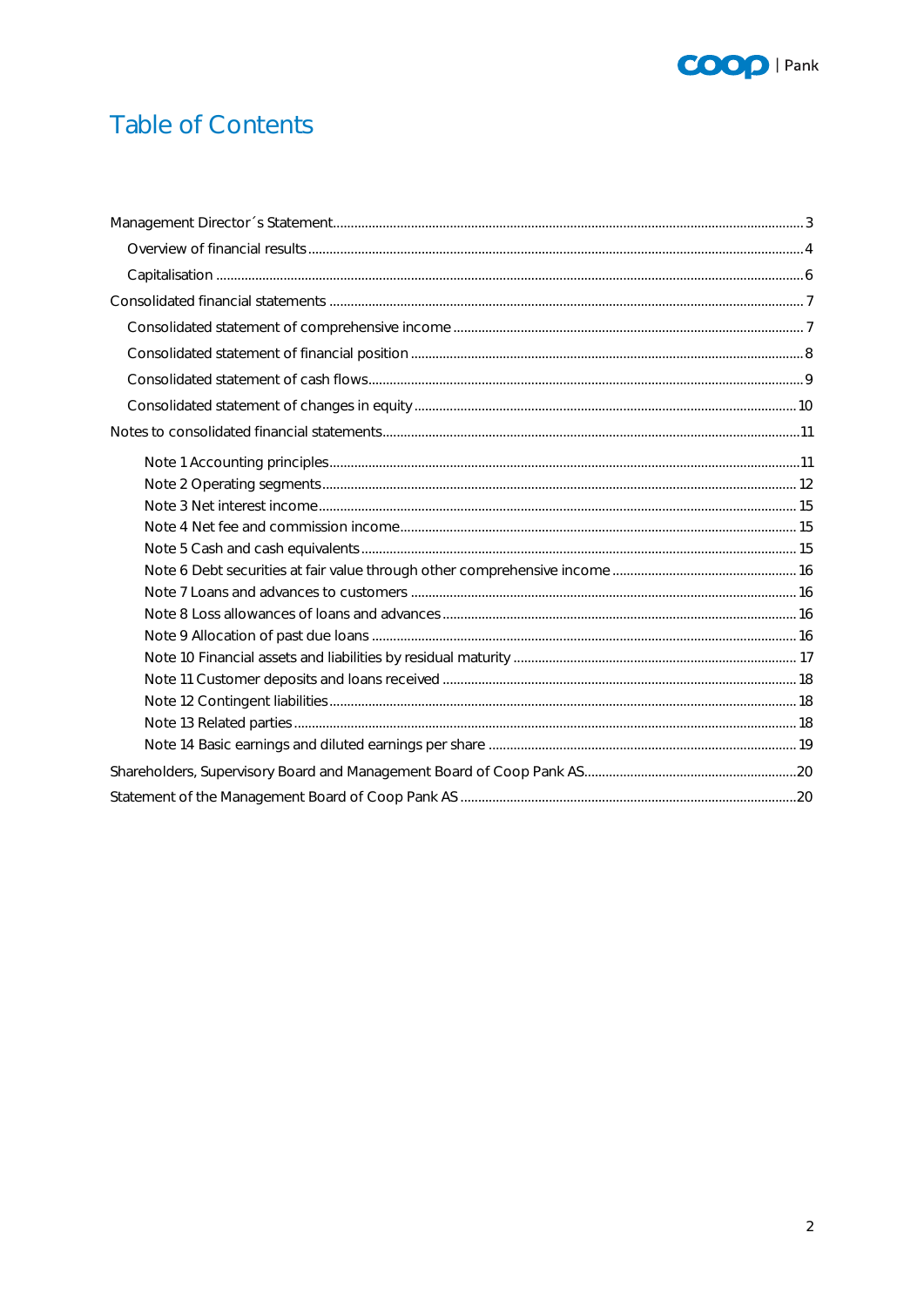#### **D** Pank

## <span id="page-2-0"></span>Management Director´s Statement

#### Business volumes and financial results

In the 4th quarter of 2021, the number of the bank's customers increased by 7000, of which 6200 were private customers and 800 were business customers. At the end of the year, Coop Pank had 114 600 everyday banking customers. Over the year, the bank's customer base has grown by 32% or 27 900 customers.

The volume of deposits increased by 112 million euros or 11% during the quarter and reached 1,1 billion euros by the end of the year. The corporate deposit portfolio grew by 117 million, of which 51 million were demand deposits and 66 million term deposits. The volume of demand deposits of private customers increased by 10 million euros and term deposits by 1 million euros. The deposits of the international deposit raising platform Raisin decreased by 16 million euros. In an annual comparison, the share of the bank's demand deposits in total deposits has risen from 40% to 47%. The average financing cost in 2021 was 0,7%, compared to 0,9% last year.

The bank's net loan portfolio grew by 99 million euros or 12% during the quarter, reaching 953 million euros by the end of the year. The volume of business loans increased by 60 million euros during the quarter, the volume of home loans by 29 million euros, leasing by 6 million euros and consumer financing by 4 million euros. In 2021, the loan portfolio has grown by a total of 283 million euros or 42%. At the end of 2021, overdue loan portfolio was at 2%.

Coop Pank's net income in the fourth quarter of 2021 was 10,7 million euros, increasing by 3% quarter-onquarter and 25% year-on-year. Operating expenses amounted to 5,8 million euros in the fourth quarter, increasing by 7% quarter-on-quarter and 18% year-on-year.

The bank earned a profit of 3,3 million euros in the fourth quarter of 2021, which is 23% less than in the third quarter and 36% more than in the fourth quarter of the previous year. The quarterly profitability was mostly affected by provisions due to the growth of the loan portfolio. The bank's cost / income ratio was 58% and return on equity 12,4% in the fourth quarter.

As of 31 December 2021, Coop Pank has 27 799 shareholders, and 3 224 shareholders have been added during the quarter.

#### Key events and product developments

From the beginning of the Q4, we offer COVID-19 travel insurance with a monthly coverage to all our customers, who have Coop Pank's settlement package called Rahn or Rändrahn. The insurance covers travel expenses and medical expenses related to COVID-19 worldwide and extends to family members traveling with the insured person.

As a domestic bank, we want to take life forward in every corner of Estonia. From the end of the Q4, we consider the co-loan offered by the Rural Development Foundation (MES) as self-financing of a home loan, which offers significant support to home builders both in South-Eastern Estonia and Ida-Viru County.

In the Q4, Coop Pank started cooperating with the e-residency program, which supports the development and growth of the Estonian economy and helps to bring foreign investments to Estonia and create new jobs. Through the e-residency program, Coop Pank expects companies established by e-residents whose at least half of their employees are located in Estonia or whose at least half of their banking transactions are related to Estonia to use their services.

In the Q4, Coop Pank also expanded its cash transportation service and started cooperating with the cash carrier Hansab AS to offer merchants and other cash-settled businesses the opportunity to choose the most suitable cash handling service provider.

In internal bank events, we consider it important to introduce a Telia call center, which makes our customer communication even more efficient and high-quality. In addition, we adopted and approved the principles of Coop Pank's green office to reduce the burden on the environment arising from office work and to ensure a healthy and environmentally friendly working environment for the all employees.

Margus Rink Chairman of the Management Board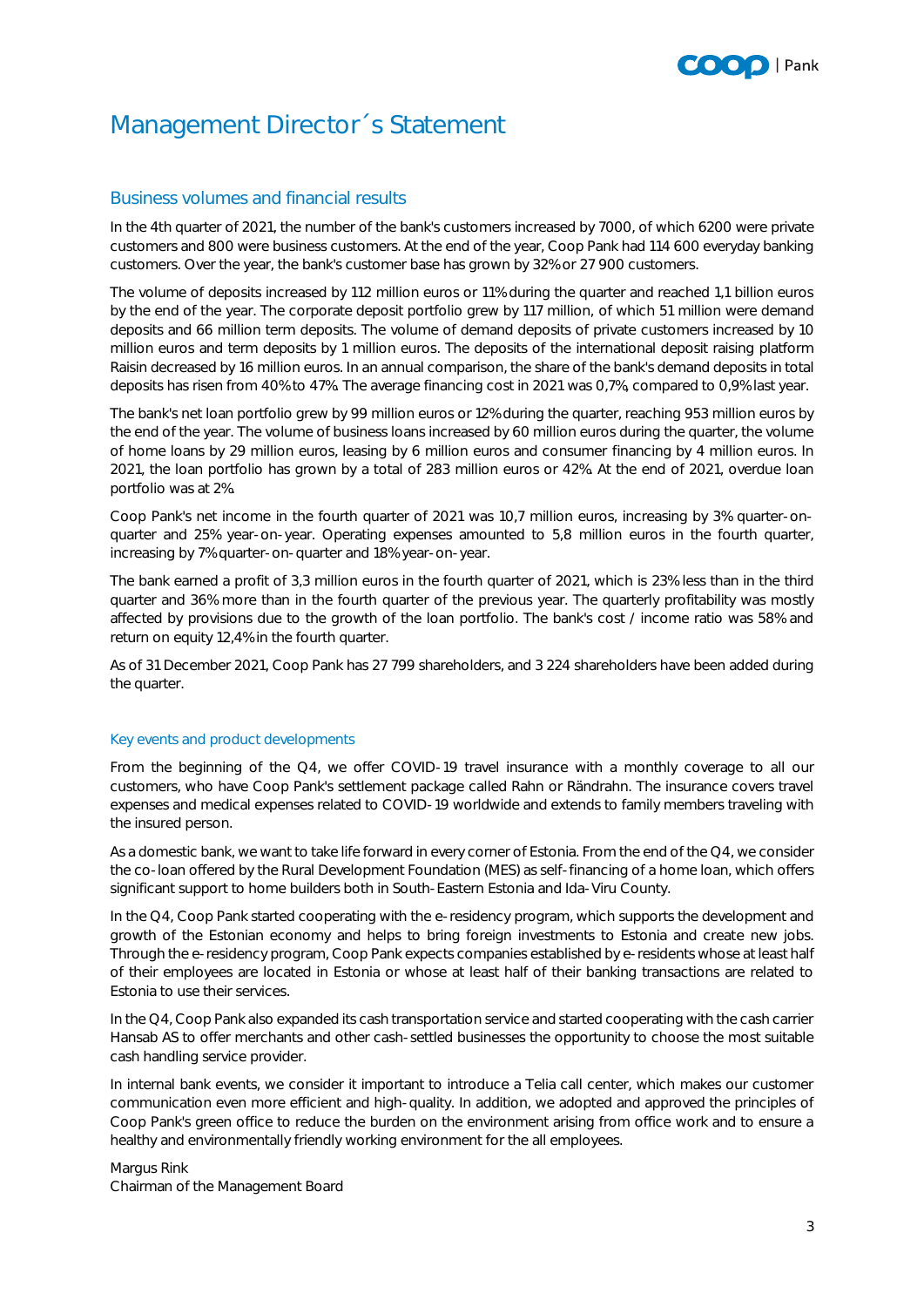

#### <span id="page-3-0"></span>Overview of financial results

| Income statement<br><b>EUR thousand</b> | O <sub>4</sub><br>2021 | Q <sub>3</sub><br>2021 | quarterly<br>change | O <sub>4</sub><br>2020 | annual<br>change |
|-----------------------------------------|------------------------|------------------------|---------------------|------------------------|------------------|
| Net interest income                     | 9824                   | 9 3 4 5                | 5%                  | 7808                   | 26%              |
| Net fee and commissions income          | 902                    | 752                    | 20%                 | 540                    | 67%              |
| Other income                            | $-50$                  | 230                    | $-122%$             | 171                    | $-129%$          |
| Total net operating income              | 10 676                 | 10 3 27                | 3%                  | 8519                   | 25%              |
| Operating expenses                      | $-6205$                | $-5788$                | 7%                  | $-5272$                | 18%              |
| Impairment costs on financial assets    | $-963$                 | $-10$                  |                     | $-715$                 | 35%              |
| Income tax                              | $-213$                 | $-227$                 | $-6%$               | $-108$                 | 97%              |
| Net profit                              | 3 2 9 5                | 4 302                  | $-23%$              | 2424                   | 36%              |

| <b>Business volumes</b> ,<br>EUR thousand | O4<br>2021 | Q3<br>2021 | quarterly<br>change | O4<br>2020 | annual<br>change |
|-------------------------------------------|------------|------------|---------------------|------------|------------------|
| Net Ioan portfolio                        | 953396     | 854 234    | 12%                 | 670 593    | 42%              |
| Cash and bonds                            | 258 731    | 243308     | 6%                  | 173 581    | 49%              |
| Customer deposits and loans received      | 1098746    | 986 777    | 11%                 | 757835     | 45%              |
| Owner's equity                            | 111 743    | 108 386    | 3%                  | 97.567     | 15%              |





| Ratios<br>(quarterly ratios, expressed on annualised basis)                              | Q <sub>4</sub><br>2021 | Q <sub>3</sub><br>2021 | quarterly<br>change | Q <sub>3</sub><br>2020 | annual<br>change |
|------------------------------------------------------------------------------------------|------------------------|------------------------|---------------------|------------------------|------------------|
| Average equity (attributable to parent company),<br><b>EUR thousand</b>                  | 110 065                | 106 158                | 3 9 0 7             | 95 911                 | 14 154           |
| Return on equity ROE %<br>(net profit / average equity)                                  | 12,0                   | 16.2                   | $-4,2$              | 10.1                   | 1,9              |
| Average total assets, EUR thousand                                                       | 1186242                | 1077440                | 108 802             | 833 685                | 352 557          |
| Return on assets ROA %<br>(net profit / average total assets)                            | 1,1                    | 1,6                    | $-0.5$              | 1,2                    | $-0.1$           |
| Cash and interest-bearing assets, average,<br><b>EUR thousand</b>                        | 1165999                | 1058929                | 107 070             | 818 300                | 347 700          |
| Net interest margin NIM %<br>(net interest income / interest-bearing assets,<br>average) | 3,4                    | 3,5                    | $-0,1$              | 3,8                    | $-0.4$           |
| Cost / income ratio %<br>(total operating costs / total net operating income)            | 58,1                   | 56,0                   | 2,1                 | 61,9                   | $-3,8$           |

Group's liquidity position is strong. At 31.12.2021 the Liquidity Coverage Ratio (LCR) was 202% (31.12.2020 was 275%), the regulatory minimum requirement is 100%.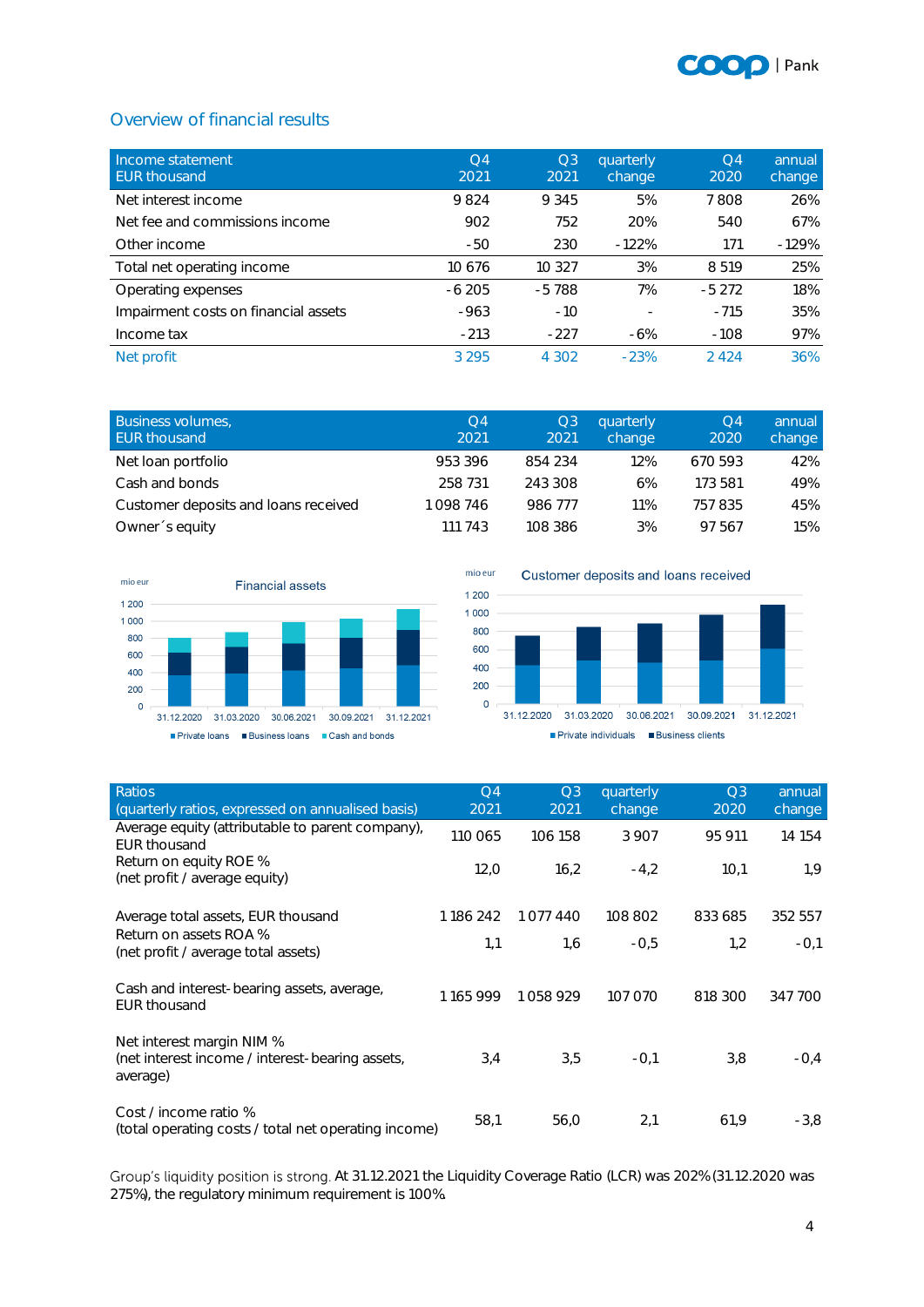

Key financial indicators in last three years as of the date of the interim report

| <b>EUR thousand</b>                   | 31.12.2021 | 31.12.2020 | 31.12.2019 |
|---------------------------------------|------------|------------|------------|
| Net Ioan portfolio                    | 953 396    | 670 593    | 460 460    |
| Customer deposits and loans received  | 1098746    | 757838     | 506 531    |
| Subordinated Ioans                    | 17064      | 7064       | 7064       |
| Owner's equity                        | 111 743    | 97 567     | 89 351     |
|                                       |            |            |            |
| Net interest income                   | 35 538     | 28 371     | 20 689     |
| Net fee and commission income         | 3085       | 2097       | 2 3 7 2    |
| Other income                          | 615        | 621        | 658        |
| Total net operating income            | 39 238     | 31 0 89    | 23 719     |
| Operating expenses                    | $-22453$   | $-18796$   | $-16261$   |
| Impairment losses on financial assets | $-2497$    | $-4789$    | $-1931$    |
| Income tax                            | $-825$     | $-245$     | $\Omega$   |
| Net profit                            | 13 4 6 3   | 7 2 5 9    | 5 5 2 7    |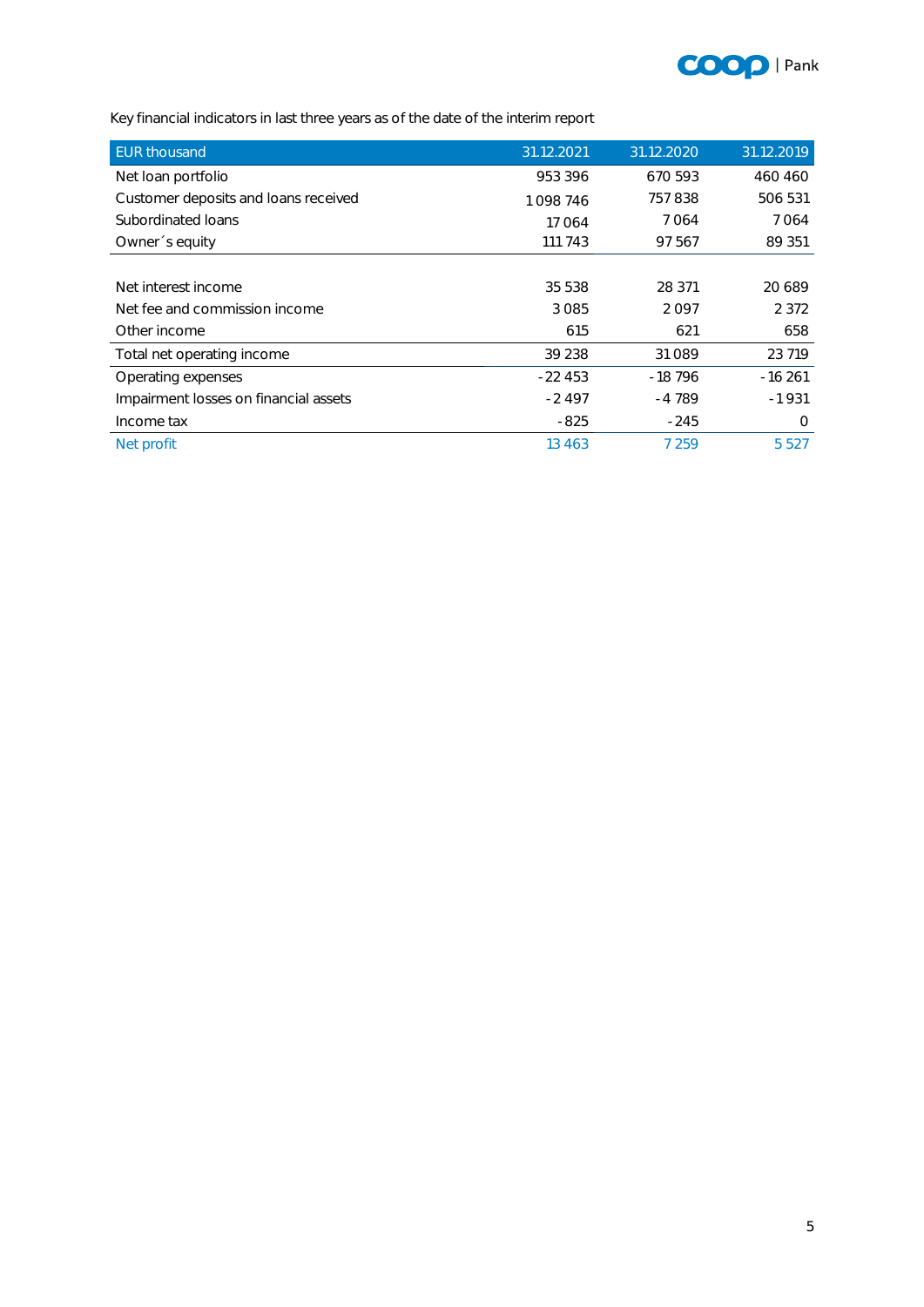

#### <span id="page-5-0"></span>Capitalisation

| Capital base, EUR thousand                                                | 31.12.2021 | 31.12.2021<br>adjusted * | 31.12.2020 |
|---------------------------------------------------------------------------|------------|--------------------------|------------|
| Tier 1 capital                                                            |            |                          |            |
| Paid-in share capital and share premium                                   | 74 416     | 74 416                   | 73 817     |
| Statutory reserve capital                                                 | 3 1 6 5    | 3 1 6 5                  | 2802       |
| Retained earnings                                                         | 20 4 61    | 20 4 61                  | 13 564     |
| Eligible profit of the reporting period                                   | 8 0 1 2    | 11 307                   | 4835       |
| Other accumulated comprehensive loss                                      | $-15$      | $-15$                    | $-18$      |
| Goodwill accounted for as intangible asset (-)                            | $-6757$    | $-6757$                  | $-6757$    |
| Intangible assets (-)                                                     | $-7457$    | $-7457$                  | $-5930$    |
| Adjustment of value arising from requirements of reliable measurement (-) | -6         | -6                       | $-3$       |
| Other deductions from Tier 1 capital (-)                                  | $-963$     | $\Omega$                 | $-715$     |
| Other transitional adjustments of own funds                               | 315        | 315                      | 441        |
| <b>Total Tier 1 capital</b>                                               | 91 171     | 95 429                   | 82036      |
| Subordinated debt                                                         | 17 000     | 17000                    | 7000       |
| Tier 2 capital                                                            | 17 000     | 17 000                   | 7 0 0 0    |
| Eligible capital for capital adequacy calculation                         | 108 171    | 112 429                  | 89036      |
| Risk-weighted assets RWA                                                  |            |                          |            |
| Central government and central banks using standardised approach          | 638        | 638                      | 624        |
| Credit institutions, investment companies using standardised approach     | 3 1 1 2    | 3 1 1 2                  | 451        |
| Companies using standardised approach                                     | 65 173     | 65 173                   | 72 962     |
| Retail claims using standardised approach                                 | 130 582    | 130 582                  | 110 660    |
| Claims secured by mortgage on real estate using standardised approach     | 325 729    | 325 729                  | 195 622    |
| Claims past due using standardised approach                               | 3033       | 3 0 3 3                  | 6 6 12     |
| Items subject to particularly high risk using standardised approach       | 59 295     | 59 295                   | 22 417     |
| Other assets using standardised approach                                  | 13 543     | 13 543                   | 10 9 28    |
| Total credit risk and counter-party credit risk                           | 601 105    | 601 105                  | 420 276    |
| Operational risk using basic indicator approach                           | 47 007     | 47 007                   | 36 423     |
| Total risk-weighted assets (total risk exposure)                          | 648 112    | 648 112                  | 456 699    |
| Capital adequacy ratio %                                                  | 16,69%     | 17,35%                   | 19,50%     |
| Tier 1 capital ratio %                                                    | 14,07%     | 14,72%                   | 17,96%     |

\* Includes unaudited profit for Q4 2021, which will be added to regulatory Tier 1 capital after approval of the profit of financial year by independent auditor and the Financial Supervisory Authority, or by approval of the 2021 Annual Report by shareholders, and from which expected dividend payments have been deducted. By the end of the reporting period 9month interim profit 2021 is included as approved by the Financial Supervisory Authority.

| Requirements to own funds:             |       |                                           |
|----------------------------------------|-------|-------------------------------------------|
| Core Tier 1 capital ratio              | 4.50% | core Tier 1 capital / total risk exposure |
| Tier 1 capital ratio                   | 6.00% | Tier 1 capital / total risk exposure      |
| Total capital ratio (capital adequacy) | 8.00% | total capital / total risk exposure       |
| Capital conservation buffer            | 2.50% | of total risk exposure                    |

Systemic risk buffer was changed 01.05.2020 from 1% to 0%.

By the end of the reporting period, the Group is compliant with all regulative capital requirements. In Q1, to support the growth of business volumes the Bank included subordinated debt in the amount of EUR 10 million in Tier 2 capital.

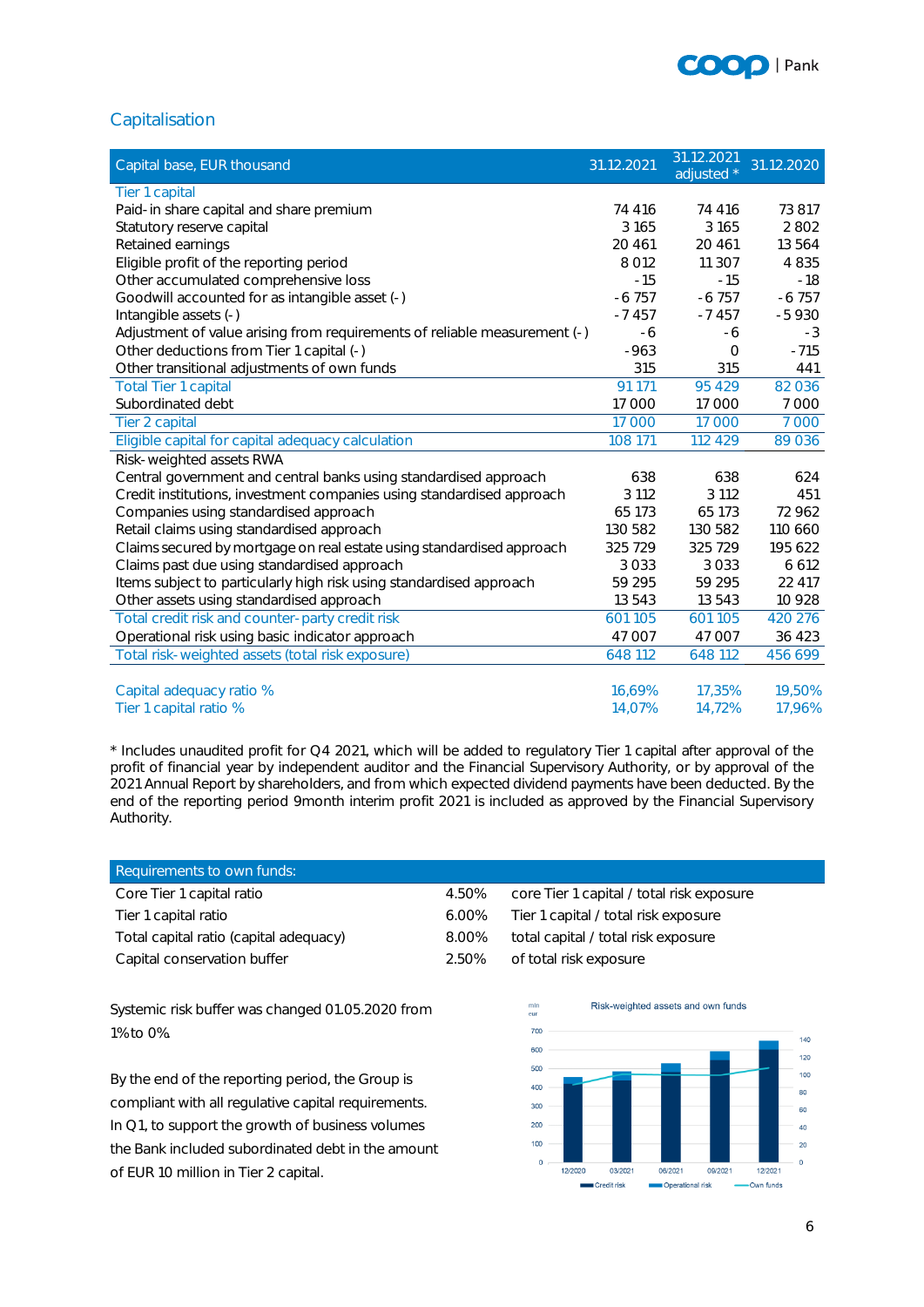

# <span id="page-6-0"></span>Consolidated financial statements

### <span id="page-6-1"></span>Consolidated statement of comprehensive income

| <b>EUR thousand</b>                                              | <b>Note</b>    | Q <sub>4</sub><br>2021 | 12 M<br>2021 | Q <sub>4</sub><br>2020 | 12 M<br>2020       |
|------------------------------------------------------------------|----------------|------------------------|--------------|------------------------|--------------------|
| Interest income calculated using the effective                   |                | 10 672                 | 39 005       | 8634                   | 31 359             |
| interest method                                                  |                |                        | 4 0 3 5      | 898                    |                    |
| Other similar income                                             |                | 1092<br>$-1940$        | $-7502$      | $-1724$                | 3 2 8 1<br>$-6269$ |
| Interest expense<br>Net interest income                          | 3              | 9824                   | 35 538       | 7808                   | 28 371             |
|                                                                  |                |                        |              |                        |                    |
| Fee and commission income                                        |                | 1425                   | 5 0 0 3      | 989                    | 3687               |
| Fee and commission expense                                       |                | $-523$                 | $-1918$      | $-449$                 | $-1590$            |
| Net fee and commission income                                    | 4              | 902                    | 3 0 8 5      | 540                    | 2097               |
| Revenue from sale of assets                                      |                | 1990                   | 2 3 3 5      | 0                      | 146                |
| Cost of assets sold                                              |                | $-1987$                | $-2286$      | $\overline{O}$         | $-146$             |
| Rental income from investment properties                         |                | 0                      | 3            | 2                      | 15                 |
| Direct property operating expenses                               |                | 0                      | $-31$        | $-18$                  | -57                |
| Change in fair value of investment property                      |                | $-194$                 | $-404$       | 0                      | $\circ$            |
| Net gains/losses from non-financial asset realization            |                | 1                      | 11           | 1                      | 40                 |
| Net gains/losses from financial assets measured at fair value    |                | $-1$                   | $-68$        | $-1$                   | $-183$             |
| Revenue from claims handling                                     |                | 115                    | 819          | 125                    | 516                |
| Other income                                                     |                | 26                     | 236          | 62                     | 290                |
| Other net income                                                 |                | $-50$                  | 615          | 171                    | 621                |
|                                                                  |                |                        |              |                        |                    |
| Payroll expense                                                  |                | $-3182$                | $-12490$     | $-2976$                | $-11085$           |
| Operating expense                                                |                | $-1696$                | $-5996$      | $-1544$                | $-5040$            |
| Depreciation                                                     |                | $-1327$                | $-3967$      | $-752$                 | $-2671$            |
| Total operating expense                                          |                | $-6205$                | $-22453$     | $-5272$                | $-18796$           |
| Net profit before impairment costs                               |                | 4 4 7 1                | 16 7 85      | 3 2 4 7                | 12 2 9 3           |
| Impairment costs                                                 |                | $-963$                 | $-2497$      | $-715$                 | $-4789$            |
|                                                                  |                |                        |              |                        |                    |
| Profit before income tax                                         |                | 3508                   | 14 288       | 2532                   | 7504               |
| Income tax                                                       |                | $-213$                 | $-825$       | $-108$                 | $-245$             |
| Net profit for the reporting period                              | $\overline{2}$ | 3 2 9 5                | 13 4 6 3     | 2 4 2 4                | 7 2 5 9            |
| Items that may subsequently be reclassified to income statement: |                |                        |              |                        |                    |
| Financial assets at fair value through other                     |                |                        |              |                        |                    |
| comprehensive income                                             |                | $-9$                   | 3            | $-16$                  | $-19$              |
| Comprehensive income for the reporting period                    |                | 3 2 8 6                | 13 4 6 6     | 2 4 0 8                | 7 2 4 0            |
| Net profit attributable to:                                      |                |                        |              |                        |                    |
| Owners of parent company                                         |                | 3 2 9 5                | 13 4 6 3     | 2 4 2 4                | 7 2 5 9            |
| Net profit for the reporting period                              |                | 3 2 9 5                | 13 4 6 3     | 2 4 2 4                | 7 2 5 9            |
|                                                                  |                |                        |              |                        |                    |
| Comprehensive income attributable to:                            |                |                        |              |                        |                    |
| Owners of parent company                                         |                | 3 2 8 6                | 13 4 6 6     | 2 4 0 8                | 7 2 4 0            |
| Comprehensive income for the reporting period                    |                | 3 2 8 6                | 13 4 6 6     | 2 4 0 8                | 7 2 4 0            |
| Basic earnings per share (in euros)                              |                | 0,04                   | 0,15         | 0,03                   | 0,08               |
| Diluted earnings per share (in euros)                            |                | 0,04                   | 0,15         | 0,03                   | 0,08               |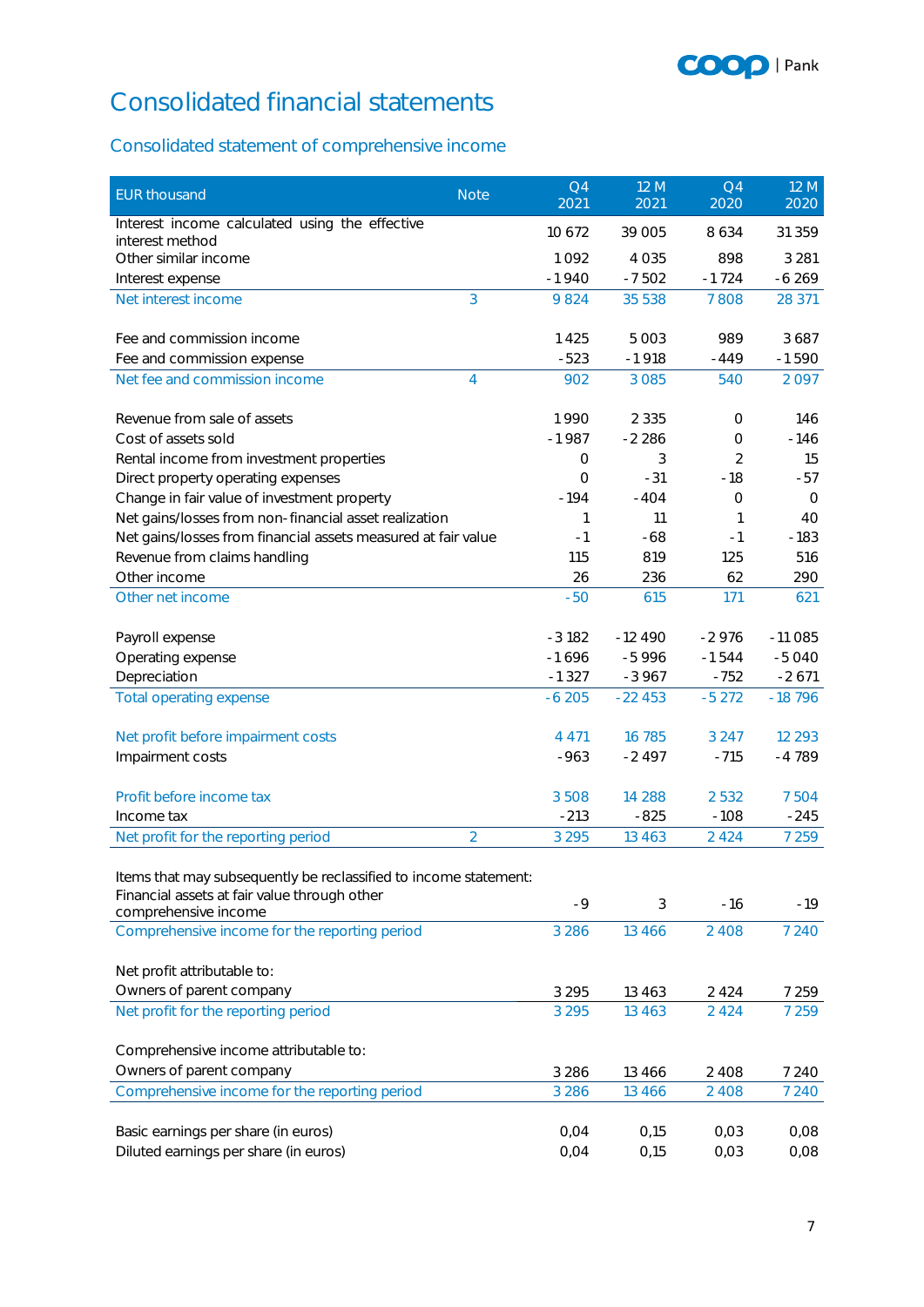

### <span id="page-7-0"></span>Consolidated statement of financial position

| <b>EUR thousand</b>                                               | <b>Note</b> | 31.12.2021 | 31.12.2020 |
|-------------------------------------------------------------------|-------------|------------|------------|
| Assets                                                            |             |            |            |
| Cash and cash equivalents                                         | 5           | 252799     | 170 750    |
| Debt securities at fair value through other comprehensive income  | 6           | 5932       | 3 0 1 1    |
| Equity instruments at fair value through profit or loss           |             | $\Omega$   | 67         |
| Equity instruments at fair value through other comprehensive      |             | 13         | 13         |
| income                                                            |             |            |            |
| Loans and advances to customers                                   | 7,8,9,10    | 953 396    | 670 593    |
| Other financial assets                                            |             | 1 3 1 1    | 999        |
| Other assets                                                      |             | 927        | 1 1 1 7    |
| Assets held for sale                                              |             | 3725       | 6734       |
| Investment property                                               |             | $\circ$    | 594        |
| Right-of-use assets                                               |             | 6 6 2 5    | 1017       |
| Tangible assets                                                   |             | 3034       | 2 3 2 7    |
| Intangible assets                                                 |             | 7457       | 5930       |
| Goodwill                                                          |             | 6757       | 6757       |
| <b>Total assets</b>                                               |             | 1241976    | 869 909    |
|                                                                   |             |            |            |
| Liabilities                                                       |             |            |            |
| Customer deposits and loans received                              | 11          | 1098746    | 757 835    |
| Lease liabilities                                                 |             | 6639       | 1018       |
| Other financial liabilities                                       |             | 1637       | 1509       |
| Other liabilities                                                 |             | 6 1 4 7    | 4 9 1 6    |
| Subordinated debt                                                 |             | 17 064     | 7064       |
| <b>Total liabilities</b>                                          |             | 1130 233   | 772 342    |
| Shareholder's equity                                              |             |            |            |
| Share capital                                                     |             | 62 186     | 61756      |
| Share premium                                                     |             | 12 2 3 0   | 12 0 61    |
|                                                                   |             | 3 1 6 5    | 2802       |
| Statutory reserve capital                                         |             | 33 9 24    | 20 824     |
| Retained earnings                                                 |             | 238        |            |
| Other reserves                                                    |             | 111 743    | 124        |
| Shareholders' equity attributable to owners of the parent company |             |            | 97 567     |
| Total shareholder's equity                                        |             | 111 743    | 97 567     |
| Total liabilities and shareholders' equity                        |             | 1 241 976  | 869 909    |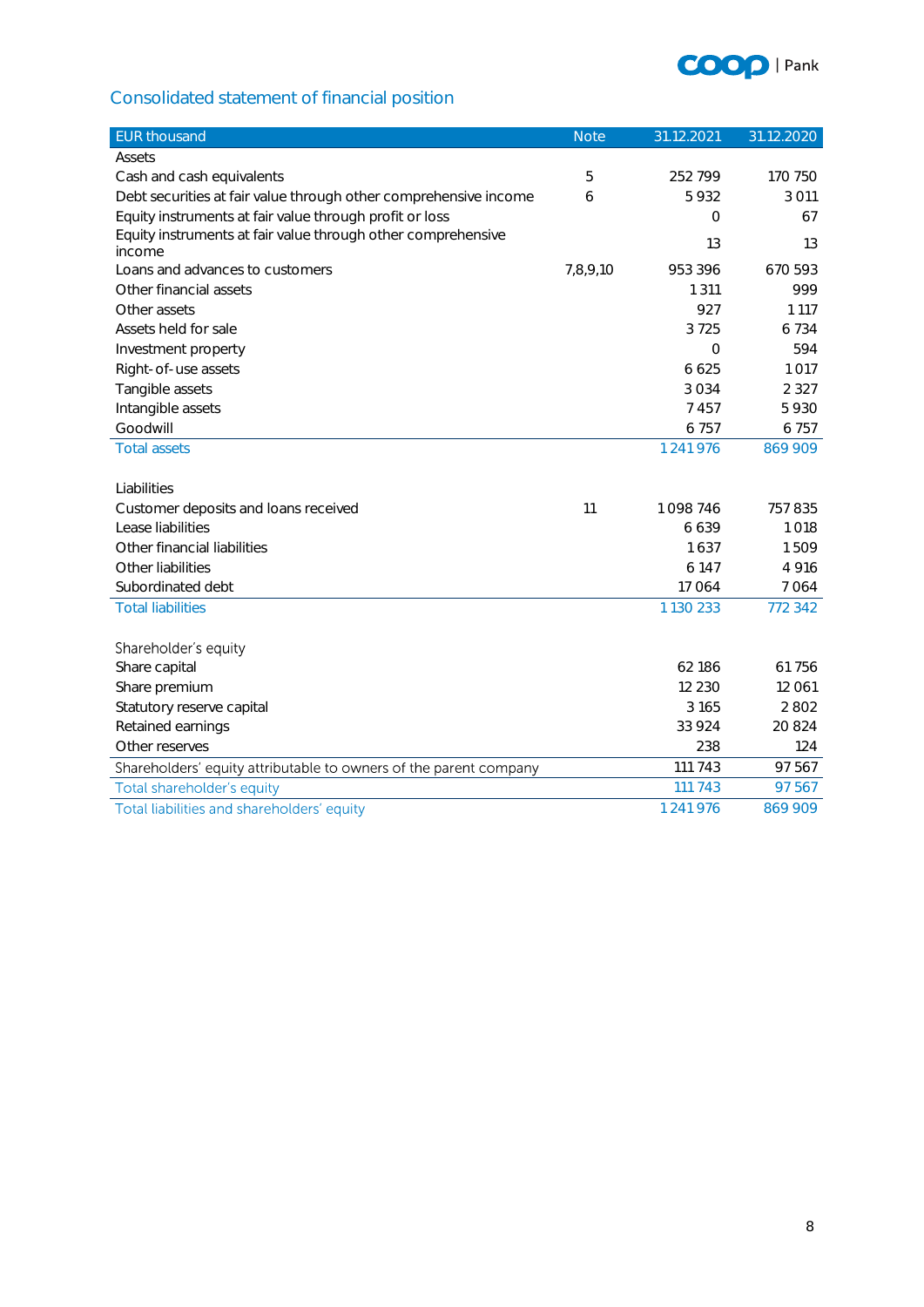

#### <span id="page-8-0"></span>Consolidated statement of cash flows

| <b>EUR thousand</b>                                                                                             | <b>Note</b> | 12 M 2021 | 12 M 2020 |
|-----------------------------------------------------------------------------------------------------------------|-------------|-----------|-----------|
| Cash flows from operating activities                                                                            |             |           |           |
| Interest received                                                                                               |             | 42 902    | 33 953    |
| Interest paid                                                                                                   |             | $-7152$   | $-5678$   |
| Service fee and commission received                                                                             |             | 5 0 0 3   | 3687      |
| Service fee and commission paid                                                                                 |             | $-1918$   | $-1590$   |
| Other received income                                                                                           |             | 1004      | 804       |
| Salaries paid                                                                                                   |             | $-12874$  | $-10719$  |
| Other operating expenses paid                                                                                   |             | $-5996$   | $-5040$   |
| Income tax paid                                                                                                 |             | $-720$    | $-137$    |
| Cash flows from operating activities before change<br>in assets and liabilities related to operating activities |             | 20 24 9   | 15 2 8 0  |
| Change in operating assets:                                                                                     |             |           |           |
| Loan receivables from customers                                                                                 |             | $-286954$ | $-214218$ |
| Change of statutory reserve in central bank                                                                     |             | $-3401$   | $-2218$   |
| Other assets                                                                                                    |             | 252       | 650       |
| Change in operating liabilities:                                                                                |             |           |           |
| Change in client deposits and loans received                                                                    |             | 340 561   | 250 713   |
| Other liabilities                                                                                               |             | 853       | $-645$    |
| Net cash flows from operating activities                                                                        |             | 71560     | 49 562    |
| Cash flows from investment activities                                                                           |             |           |           |
| Acquisition of property, plant and equipment                                                                    |             | $-5574$   | -4 166    |
| Sale of property, plant and equipment                                                                           |             | 3695      | 67        |
| Acquisition of debt securities                                                                                  |             | $-3141$   | $\Omega$  |
| Sale and redemption of debt instruments                                                                         |             | 499       | 782       |
| Total cash flows from investment activities                                                                     |             | $-4521$   | $-3317$   |
|                                                                                                                 |             |           |           |
| Cash flows from financing activities                                                                            |             |           |           |
| Contribution to share capital                                                                                   |             | 486       | 0         |
| Issue of subordinated bonds                                                                                     |             | 10 000    | 853       |
| Repayment of principal of lease liabilities                                                                     |             | $-674$    | $-658$    |
| Total cash flows from financing activities                                                                      |             | 9812      | 195       |
|                                                                                                                 |             |           |           |
| Effect of exchange rate fluctuations to cash and cash equivalents                                               |             | -4        | -3        |
| Change in cash and cash equivalents                                                                             |             | 76847     | 46 437    |
| Cash and cash equivalents at the beginning of period                                                            |             | 164 439   | 118 002   |
| Cash and cash equivalents at the end of period                                                                  | 5           | 241 286   | 164 439   |
| Cash and cash equivalents balance is comprised of:                                                              |             | 241 286   | 164 439   |
| Cash on hand                                                                                                    |             | 27 192    | 26 199    |
| Demand deposits in central bank                                                                                 |             | 200 670   | 130 589   |
| Demand and short-term deposits in credit institutions and other<br>financial institutions                       |             | 13 4 24   | 7651      |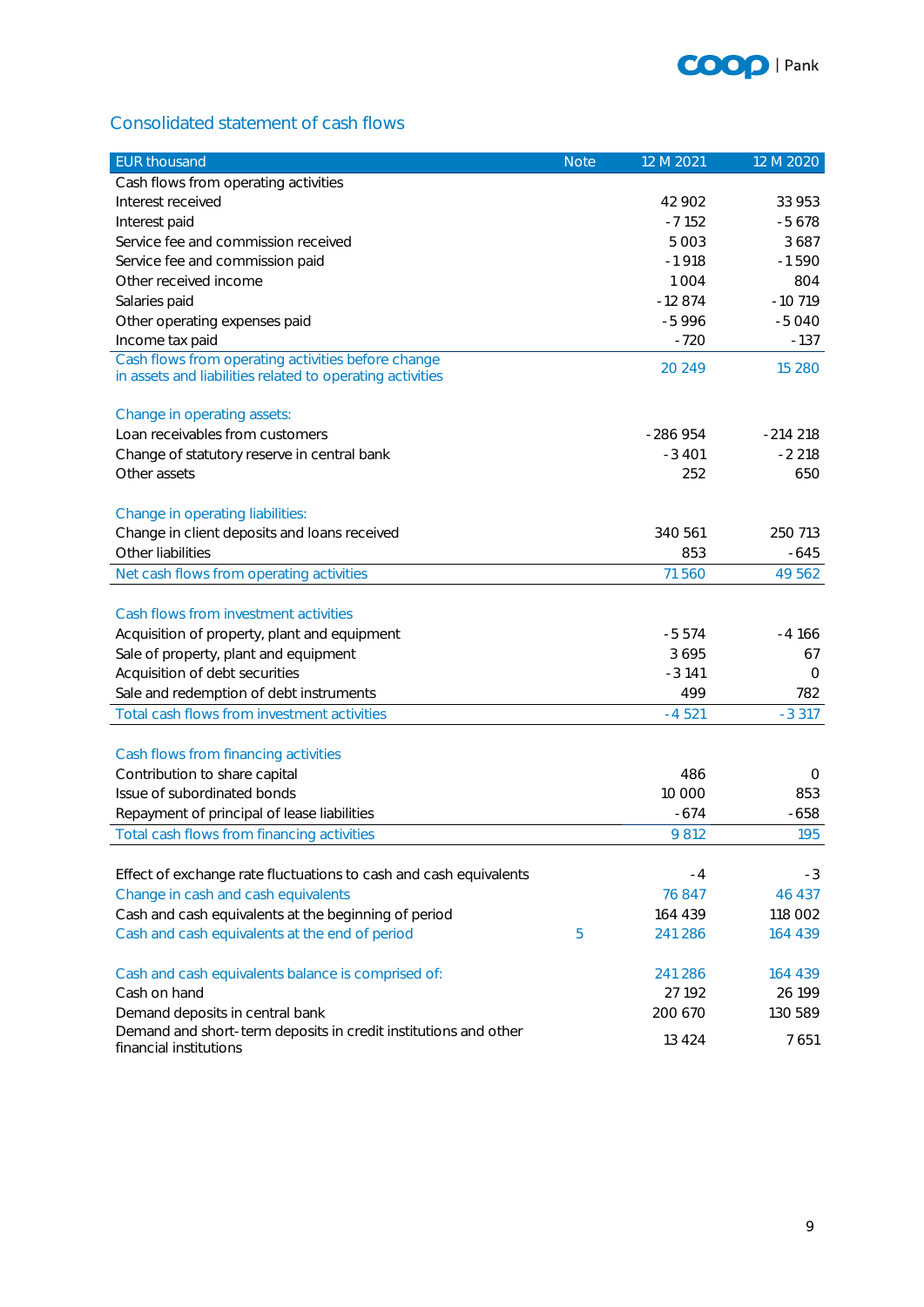

### <span id="page-9-0"></span>Consolidated statement of changes in equity

|                               |               | Share    | Statutory<br>reserve | Other    | Revalu-<br>ation | Retained |              |
|-------------------------------|---------------|----------|----------------------|----------|------------------|----------|--------------|
| <b>EUR thousand</b>           | Share capital | premium  | capital              | reserves | reserve          | earnings | Total equity |
| Equity<br>as at 31.12.2019    | 60 960        | 11 797   | 2526                 | 226      |                  | 13 841   | 89 351       |
| Contribution to share capital | 796           | 264      | $\circ$              | $-207$   | 0                | O        | 853          |
| Change in reserves            | 0             | 0        | 276                  | $\circ$  | 0                | $-276$   | $\Omega$     |
| Share options                 | 0             | 0        | $\circ$              | 123      | 0                | 0        | 123          |
| Net profit                    | $\Omega$      | $\Omega$ | $\Omega$             | $\Omega$ | $\Omega$         | 7 2 5 9  | 7 2 5 9      |
| Other comprehensive income    | 0             | 0        | $\Omega$             | $\circ$  | $-19$            | $\Omega$ | $-19$        |
| Total comprehensive income    | 0             | 0        | $\circ$              | 0        | $-19$            | 7 2 5 9  | 7 2 4 0      |
| Equity<br>as at 31.12.2020    | 61756         | 12 061   | 2 8 0 2              | 142      | $-18$            | 20824    | 97 567       |
| Contribution to share capital | 430           | 169      | $\Omega$             | $-113$   | $\circ$          | $\Omega$ | 486          |
| Change in reserves            | 0             | 0        | 363                  | $\circ$  | $\Omega$         | $-363$   | $\bigcap$    |
| Share options                 | 0             | $\Omega$ | $\Omega$             | 224      | 0                | $\Omega$ | 224          |
| Net profit                    | 0             | $\Omega$ | $\bigcap$            | $\Omega$ | 0                | 13 4 6 3 | 13 4 6 3     |
| Other comprehensive income    | $\Omega$      | 0        | $\Omega$             | $\circ$  | 3                | $\Omega$ | 3            |
| Total comprehensive income    | $\circ$       | 0        | $\Omega$             | $\circ$  | 3                | 13 4 6 3 | 13 4 6 6     |
| Equity<br>as at 31.12.2021    | 62186         | 12 2 3 0 | 3 1 6 5              | 253      | $-15$            | 33 924   | 743<br>111   |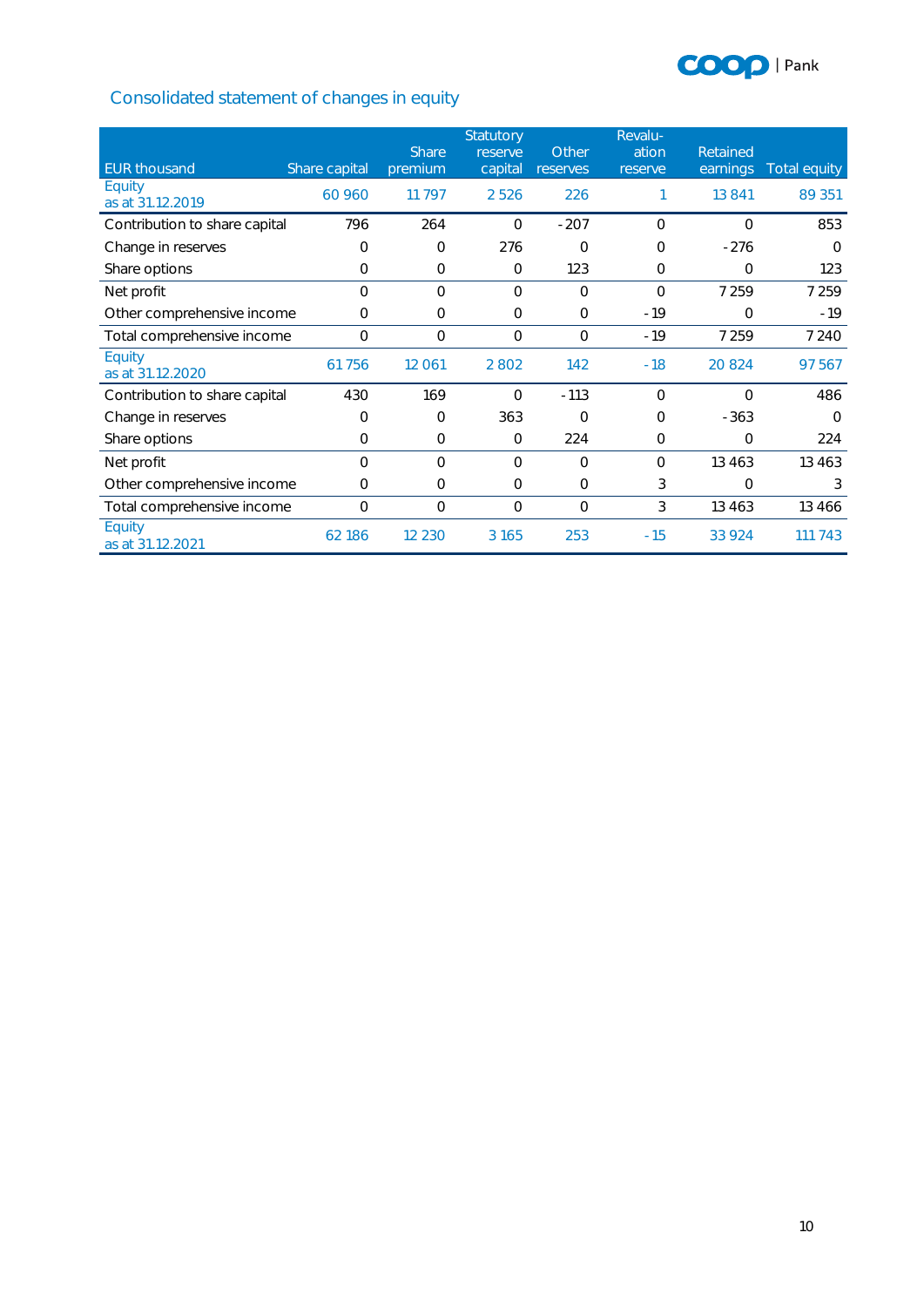

# <span id="page-10-0"></span>Notes to consolidated financial statements

#### <span id="page-10-1"></span>Note 1 Accounting principles

The interim report has been prepared in conformity with International Accounting Standard IAS 34 "Interim Financial Reporting" as approved by the EU. The accounting principles used in interim report are in conformity with accounting principles used in Annual Report 2020.

Subsidiaries are consolidated on a line-by-line basis, eliminating the intercompany transactions, receivables and liabilities, income and expense. The definition of group according to the Regulation (EU) No 575/2013 of the European Parliament and of the Council matches that of IFRS.

All figures in financial statements are in thousands of euros unless noted otherwise.

| Structure of the Group     | Country | Activity               | Holding        |
|----------------------------|---------|------------------------|----------------|
| Coop Pank AS               | Estonia | banking                | parent company |
| Coop Liising AS            | Estonia | leasing                | 100%           |
| Coop Finants AS            | Estonia | consumer financing     | 100%           |
| Coop Kindlustusmaakler AS  | Estonia | insurance brokerage    | 100%           |
| CP Varad AS (AS Martinoza) | Estonia | real estate management | 100%           |
| SIA Prana Property         | Latvia  | real estate management | 100%           |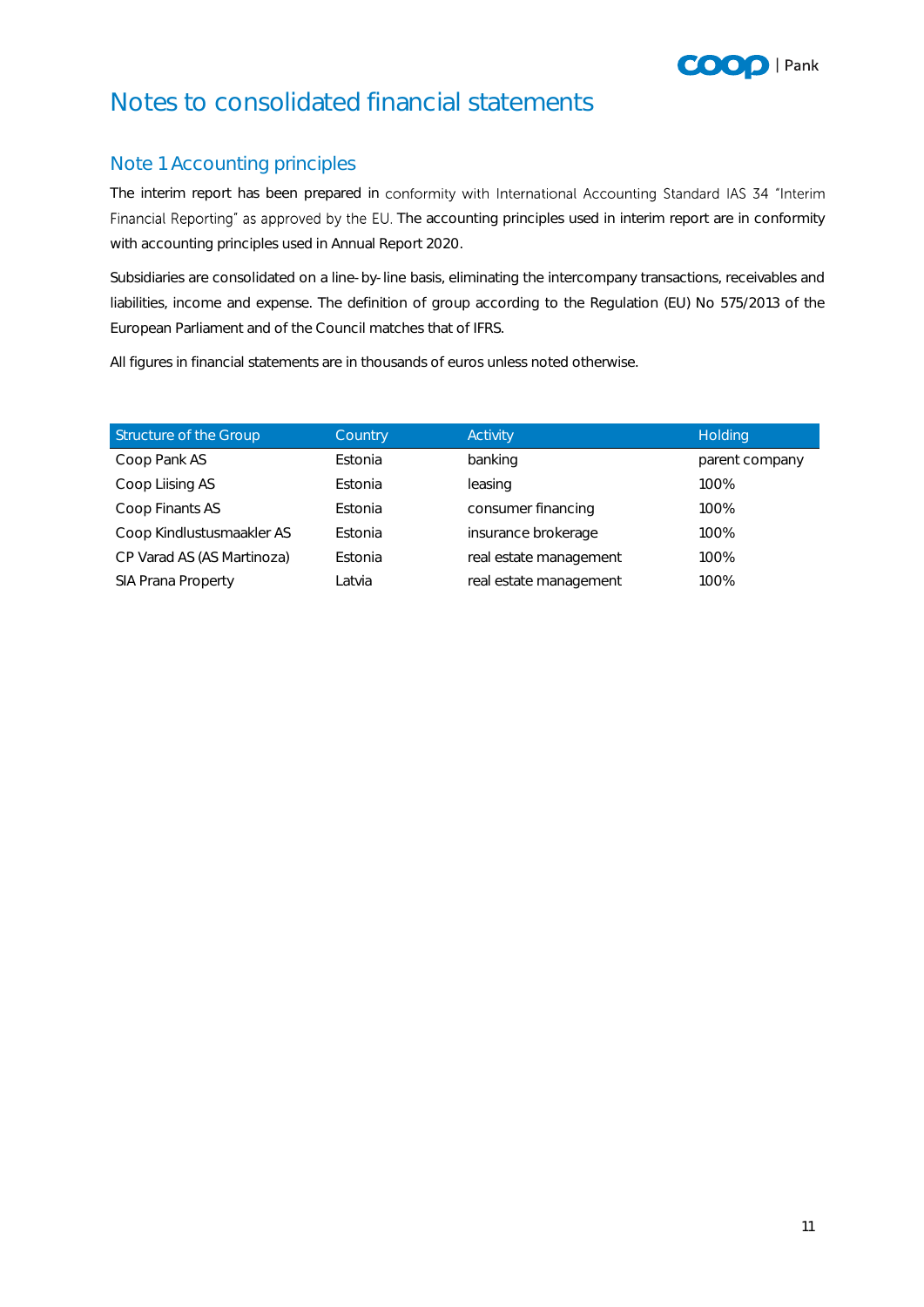

#### <span id="page-11-0"></span>Note 2 Operating segments

Operating segments are reported in a manner consistent with the internal reporting provided to the main operating decision-maker. The main decision-maker, responsible for resource distribution and evaluation of the activities of the segments, is the management board of the bank.

The Group divides its business into segments based on both the legal structure and the customer-specific distribution within the Bank. According to the legal structure, the Group has a consumer loan and leasing segment that provides consumer loans to private customers and leasing products to both private and corporate customers, respectively. Consumer financing segment earns interest incomes from lending and fee commissions from issuing hire-purchase cards. Leasing segment earns interest income from lending. At the end of 2019 the new segment insurance brokerage was added, which earns revenues on intermediating insurance contracts.

Due to the Bank's customer-based division, the Group owns corporate banking (legal entities) and retail banking (private individuals) segments. Both segments offer money transferring products and loan products to customers and gather deposits. The segments earn interest income from lending and commissions fees from settlement of payments and bank card transactions.

Segments are the basis for regular monitoring of business results by the Group's management and supervisory boards, and separate financial data are available for the segments. According to the group's structure, the group also divides the corporate banking and retail banking segments into more detailed business lines of loans and everyday banking (deposits, settlements). The Group also uses the division of business lines for planning and budgeting. The Management Board of the Group has been appointed as the chief decision maker for assessing financial allocations and the profitability of business.

Revenue reported by a segment consists of revenue from external customers and additional interest income or interest expense on inter-segment borrowing, which is based on the internal transfer pricing model in the Group and is shown as elimination in the tables below. The Group does not have any customers whose income would account for more than 10% of the respective type of income. All interest income is earned in Estonia. The geographical breakdown of commission fees is shown in Note 4.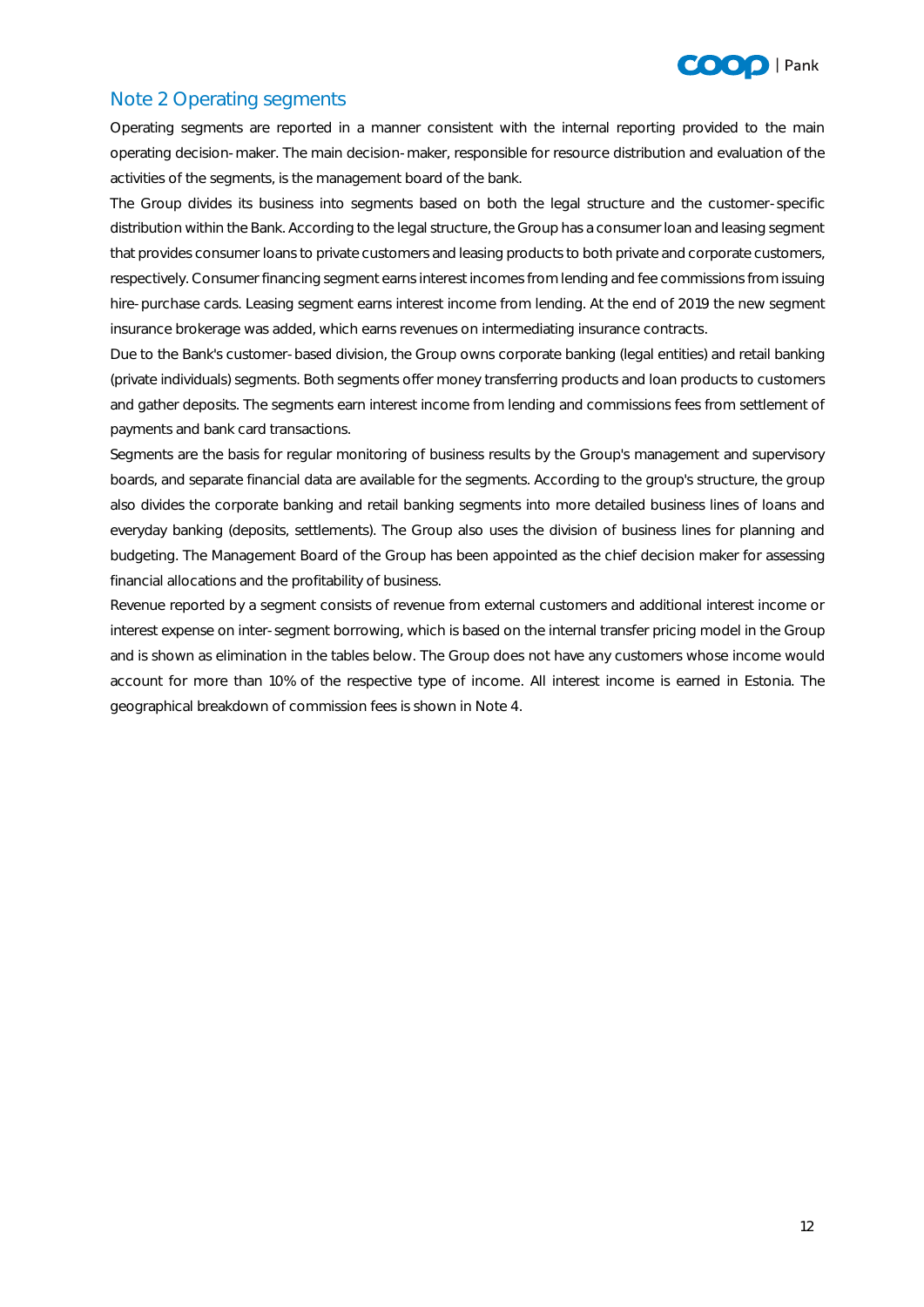

| Segment profits, Q4<br>2021, EUR thousand     | Corporate<br>banking | Retail<br>banking | Consumer<br>financing | Leasing  | Other*   | Elimi-<br>nation | Total    |
|-----------------------------------------------|----------------------|-------------------|-----------------------|----------|----------|------------------|----------|
| Interest income                               | 5 5 7 1              | 3196              | 2996                  | 1020     | 266      | $-1285$          | 11764    |
| Incl. external income                         | 4 7 9 7              | 2 9 1 1           | 2996                  | 1020     | 40       | $\Omega$         | 11764    |
| Incl. internal income                         | 774                  | 285               | $\Omega$              | $\Omega$ | 226      | $-1285$          | $\Omega$ |
| Interest expense                              | $-1300$              | $-1165$           | $-228$                | $-322$   | $-210$   | 1 2 8 5          | $-1940$  |
| Net interest income                           | 4 2 7 1              | 2 0 3 1           | 2768                  | 698      | 56       | $\Omega$         | 9824     |
| Commission income                             | 332                  | 583               | 362                   | 59       | 89       | $\Omega$         | 1425     |
| Commission expense                            | $-124$               | $-334$            | $-53$                 | $-2$     | $-10$    | $\circ$          | $-523$   |
| Net commission income                         | 208                  | 249               | 309                   | 57       | 79       | $\Omega$         | 902      |
| Other net income                              | 9                    | 34                | 68                    | 19       | $-180$   | $\Omega$         | $-50$    |
| Net income                                    | 4 4 8 8              | 2 3 1 4           | 3 1 4 5               | 774      | $-45$    | $\Omega$         | 10 6 7 6 |
| Total operating expense                       | $-1623$              | $-2250$           | $-1368$               | $-689$   | $-275$   | $\overline{0}$   | $-6205$  |
| Profit before credit losses<br>and income tax | 2865                 | 64                | 1777                  | 85       | $-320$   | $\Omega$         | 4 4 7 1  |
| Impairment losses (-) or<br>reversals $(+)$   | $-760$               | 42                | $-211$                | $-34$    | $\Omega$ | $\Omega$         | $-963$   |
| Income tax expense                            | $-213$               | $\Omega$          | $\Omega$              | $\Omega$ | $\Omega$ | $\Omega$         | $-213$   |
| Net profit                                    | 1892                 | 106               | 1566                  | 51       | $-320$   | $\Omega$         | 3 2 9 5  |

| Segment profits, 12M<br>2021, EUR thousand    | Corporate<br>banking | Retail<br>banking | Consumer<br>financing | Leasing  | Other*   | Elimi-<br>nation | Total    |
|-----------------------------------------------|----------------------|-------------------|-----------------------|----------|----------|------------------|----------|
| Interest income                               | 18558                | 11503             | 12 402                | 3841     | 1336     | $-4600$          | 43 040   |
| Incl. external income                         | 16 160               | 10516             | 12 4 0 2              | 3841     | 121      | $\Omega$         | 43 040   |
| Incl. internal income                         | 2 3 9 8              | 987               | $\Omega$              | $\Omega$ | 1 2 1 5  | $-4600$          | $\Omega$ |
| Interest expense                              | $-4435$              | $-4298$           | $-979$                | $-1251$  | $-1139$  | 4 600            | $-7502$  |
| Net interest income                           | 14 123               | 7 2 0 5           | 11 4 2 3              | 2590     | 197      | $\Omega$         | 35 538   |
|                                               |                      |                   |                       |          |          |                  |          |
| Commission income                             | 1266                 | 1858              | 1452                  | 182      | 245      | $\Omega$         | 5 0 0 3  |
| Commission expense                            | $-457$               | $-1203$           | $-233$                | $-9$     | $-16$    | 0                | $-1918$  |
| Net commission income                         | 809                  | 655               | 1 2 1 9               | 173      | 229      | $\Omega$         | 3 0 8 5  |
|                                               |                      |                   |                       |          |          |                  |          |
| Other net income                              | 475                  | 119               | 335                   | 92       | $-406$   | $\circ$          | 615      |
| Net income                                    | 15 4 0 7             | 7979              | 12 977                | 2855     | 20       | $\Omega$         | 39 238   |
|                                               |                      |                   |                       |          |          |                  |          |
| Total operating expense                       | $-5734$              | $-8327$           | -4 939                | $-2498$  | $-955$   | $\circ$          | $-22453$ |
| Profit before credit losses<br>and income tax | 9673                 | $-348$            | 8038                  | 357      | $-935$   | $\Omega$         | 16 785   |
| Impairment losses                             | $-1575$              | -68               | $-812$                | 103      | $-145$   | $\Omega$         | $-2497$  |
| Income tax expense                            | $-825$               | $\Omega$          | 0                     | $\circ$  | $\Omega$ | $\circ$          | $-825$   |
| Net profit                                    | 7 2 7 3              | $-416$            | 7 2 2 6               | 460      | $-1080$  | $\Omega$         | 13 4 6 3 |

| Assets and liabilities as at<br>31.12.2021, EUR million | Corporate<br>banking | Retail<br>banking | Consumer<br>financing | Leasing | Other* | Elimi-<br>nation | Total   |
|---------------------------------------------------------|----------------------|-------------------|-----------------------|---------|--------|------------------|---------|
| Loan portfolio                                          | 556                  | 362               |                       | 98      | 251    | $-381$           | 953     |
| Other assets                                            | 117                  | 103 <sub>1</sub>  | 30                    | 28      |        |                  | 289     |
| Total assets                                            | 673                  | 465               | 97                    | 126     | 262    | $-381$           | 1 2 4 2 |
| <b>Total liabilities</b>                                | 623                  | 423               | 89                    | 115     | 261    | -381             | 1 1 3 0 |

\* "Other" includes Treasury, subsidiaries CP Varad (prev. Martinoza), Prana Property, Coop Kindlustusmaakler.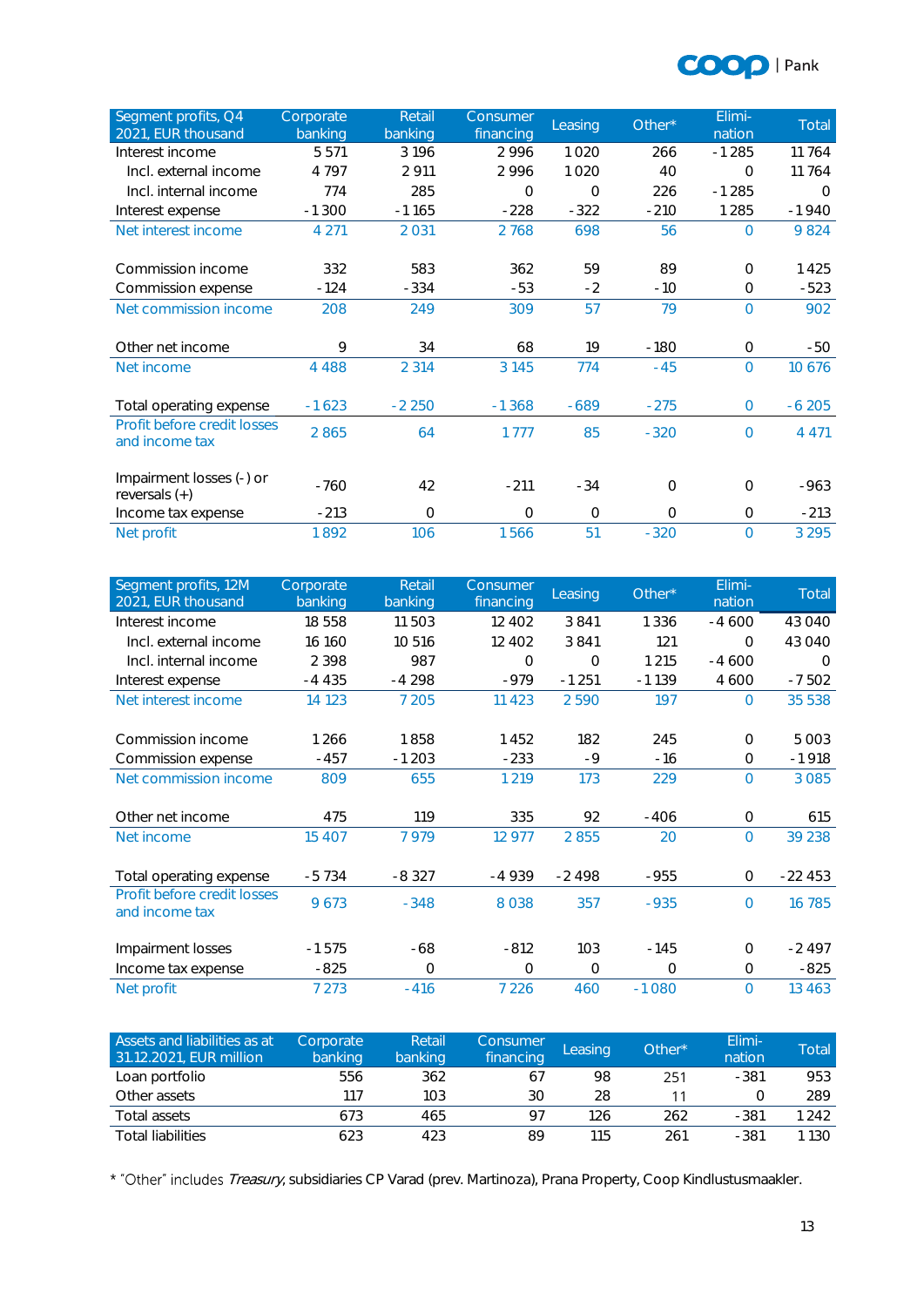

| Segment profits, Q4<br>2020, EUR thousand     | Corporate<br>banking | Retail<br>banking | Consumer<br>financing | Leasing | Other*   | Elimi-<br>nation | Total    |
|-----------------------------------------------|----------------------|-------------------|-----------------------|---------|----------|------------------|----------|
| Interest income                               | 3652                 | 2426              | 3 1 0 7               | 899     | 496      | $-1048$          | 9532     |
| Incl. external income                         | 3 2 7 7              | 2 2 2 8           | 3 1 0 7               | 899     | 22       | $\bigcap$        | 9532     |
| Incl. internal income                         | 376                  | 198               | $\overline{O}$        | $\circ$ | 474      | $-1048$          | $\Omega$ |
| Interest expense                              | $-868$               | $-907$            | $-251$                | $-298$  | $-448$   | 1048             | $-1724$  |
| Net interest income                           | 2784                 | 1519              | 2856                  | 601     | 48       | $\Omega$         | 7808     |
|                                               |                      |                   |                       |         |          |                  |          |
| Commission income                             | 177                  | 385               | 386                   | 35      | 6        | $\Omega$         | 989      |
| Commission expense                            | $-119$               | $-278$            | $-51$                 | $-1$    | $\circ$  | $\circ$          | $-449$   |
| Net commission income                         | 58                   | 107               | 335                   | 34      | 6        | $\Omega$         | 540      |
|                                               |                      |                   |                       |         |          |                  |          |
| Other net income                              | 5                    | 27                | 92                    | 31      | 16       | $\circ$          | 171      |
| Net income                                    | 2847                 | 1653              | 3 2 8 3               | 666     | 70       | $\Omega$         | 8519     |
|                                               |                      |                   |                       |         |          |                  |          |
| Total operating expense                       | $-1276$              | $-2008$           | $-1145$               | $-621$  | $-222$   | $\circ$          | $-5272$  |
| Profit before credit losses<br>and income tax | 1571                 | $-355$            | 2 1 3 8               | 45      | $-152$   | $\Omega$         | 3 2 4 7  |
| Impairment losses                             | $-784$               | 539               | $-374$                | -96     | $\Omega$ | $\Omega$         | $-715$   |
| Income tax expense                            | $-108$               | 0                 | 0                     | $\circ$ | $\circ$  | $\circ$          | $-108$   |
| Net profit                                    | 679                  | 184               | 1764                  | $-51$   | $-152$   | $\Omega$         | 2 4 2 4  |

| Segment profits, 12M<br>2020, EUR thousand    | Corporate<br>banking | Retail<br>banking | Consumer<br>financing | Leasing | Other*   | Elimi-<br>nation | Total     |
|-----------------------------------------------|----------------------|-------------------|-----------------------|---------|----------|------------------|-----------|
| Interest income                               | 12 2 2 1             | 8705              | 12 15 6               | 3 2 8 1 | 2072     | $-3795$          | 34 640    |
| Incl. external income                         | 11 173               | 7928              | 12 15 6               | 3 2 8 1 | 102      | $\Omega$         | 34 640    |
| Incl. internal income                         | 1048                 | 777               | 0                     | $\circ$ | 1970     | $-3795$          | $\bigcap$ |
| Interest expense                              | $-2935$              | $-3206$           | $-967$                | $-1100$ | $-1856$  | 3795             | $-6269$   |
| Net interest income                           | 9 2 8 6              | 5499              | 11 189                | 2 1 8 1 | 216      | $\Omega$         | 28 371    |
|                                               |                      |                   |                       |         |          |                  |           |
| Commission income                             | 567                  | 1392              | 1565                  | 133     | 30       | $\Omega$         | 3687      |
| Commission expense                            | $-403$               | $-943$            | $-234$                | $-10$   | $\Omega$ | $\circ$          | $-1590$   |
| Net commission income                         | 164                  | 449               | 1 3 3 1               | 123     | 30       | $\Omega$         | 2097      |
|                                               |                      |                   |                       |         |          |                  |           |
| Other net income                              | 72                   | 143               | 373                   | 179     | $-146$   | $\circ$          | 621       |
| Net income                                    | 9522                 | 6 0 9 1           | 12893                 | 2484    | 99       | $\Omega$         | 31 0 89   |
|                                               |                      |                   |                       |         |          |                  |           |
| Total operating expense                       | $-4430$              | $-7277$           | $-4159$               | $-2132$ | $-798$   | $\circ$          | $-18796$  |
| Profit before credit losses<br>and income tax | 5092                 | $-1186$           | 8734                  | 352     | $-699$   | $\Omega$         | 12 2 9 3  |
|                                               |                      |                   |                       |         |          |                  |           |
| Impairment losses                             | $-1494$              | 322               | $-3212$               | $-305$  | $-100$   | $\bigcap$        | $-4789$   |
| Income tax expense                            | $-245$               | $\Omega$          | 0                     | $\circ$ | $\Omega$ | $\circ$          | $-245$    |
| Net profit                                    | 3 3 5 3              | $-864$            | 5 5 2 2               | 47      | $-799$   | $\Omega$         | 7 2 5 9   |

| Assets and liabilities as at<br>31.12.2020, EUR million | Corporate<br>banking | Retail<br>banking | Consumer<br>financing | Leasing | Other* | Elimi-<br>nation | Total |
|---------------------------------------------------------|----------------------|-------------------|-----------------------|---------|--------|------------------|-------|
| Loan portfolio                                          | 272                  | 263               | 66                    | 84      | 182    | $-197$           | 670   |
| Other assets                                            | 68                   | 70                | 29                    | 23      | 10     |                  | 200   |
| Total assets                                            | 340                  | 333               | 95                    | 107     | 192    | $-197$           | 870   |
| <b>Total liabilities</b>                                | 303                  | 295               | 85                    | 95      | 191    | $-197$           | 772   |

\* "Other" includes treasury, subsidiaries CP Varad (prev. Martinoza), Prana Property, Coop Kindlustusmaakler.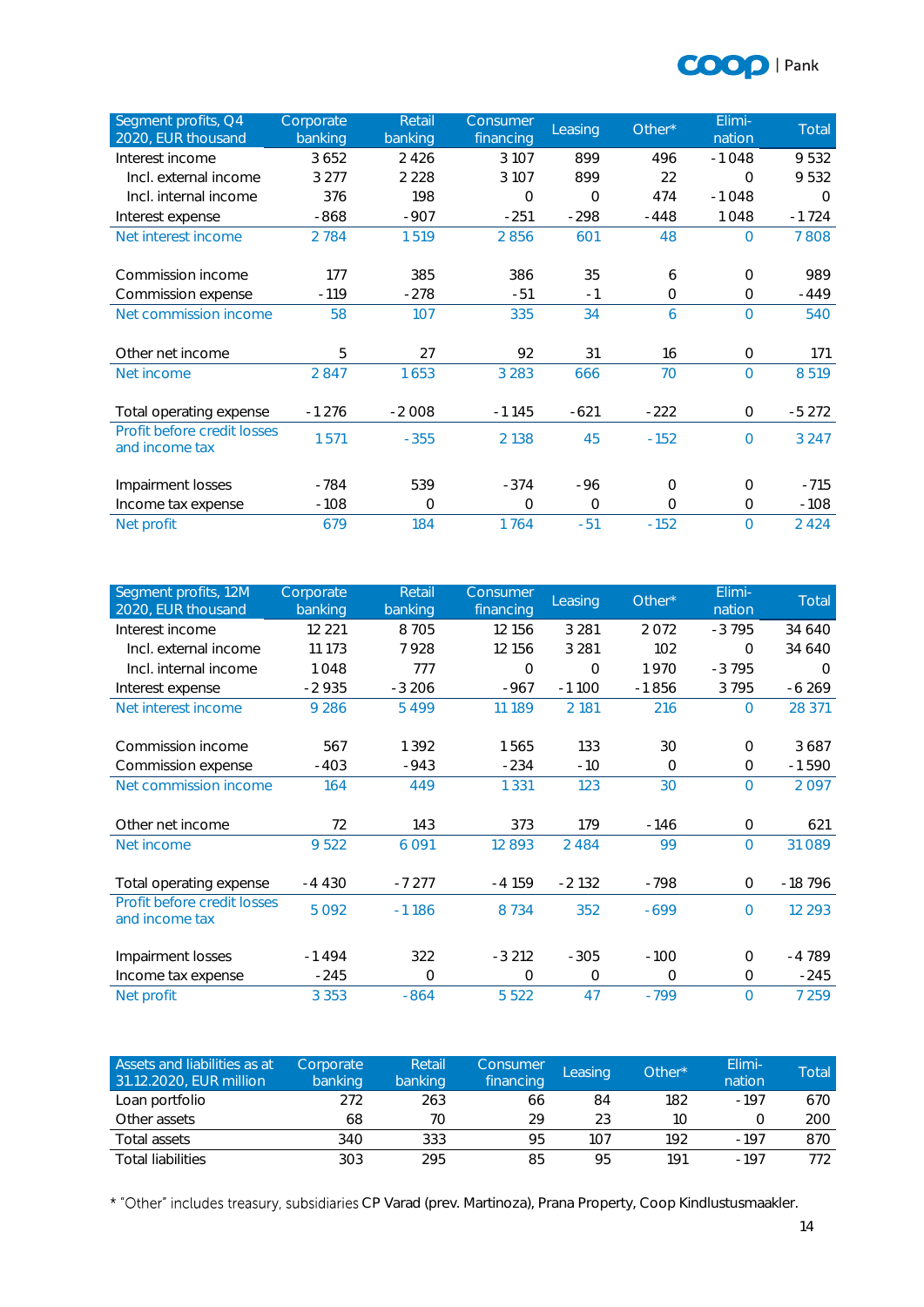

#### <span id="page-14-0"></span>Note 3 Net interest income

| Interest income                                                 | <b>IV kv 2021</b> | 12 kuud 2021 | IV kv 2020 | 12 kuud 2020 |
|-----------------------------------------------------------------|-------------------|--------------|------------|--------------|
| Interest income calculated using the effective interest method: |                   |              |            |              |
| Loans to legal entities                                         | 4 7 2 5           | 15 966       | 3 2 7 3    | 11 166       |
| Consumer loans and hire-purchase loans                          | 2996              | 12 4 0 2     | 3 1 0 7    | 12 15 6      |
| Loans to private individuals                                    | 2912              | 10 516       | 2 2 2 8    | 7928         |
| <b>Bonds</b>                                                    | 38                | 117          | 23         | 100          |
| Interest income on liabilities                                  | Ω                 |              | 3          | 7            |
| Other assets                                                    |                   | 3            | $\bigcap$  | 2            |
|                                                                 | 10672             | 39 005       | 8634       | 31 35 9      |
| Other similar interest income:                                  |                   |              |            |              |
| Leasing                                                         | 1092              | 4 0 3 5      | 898        | 3 2 8 1      |
| Total interest revenues                                         | 11764             | 43 040       | 9 5 3 2    | 34 640       |
| Customer deposits and loans received                            | $-1425$           | $-5780$      | $-1437$    | $-5306$      |
| Subordinated debt                                               | $-262$            | $-908$       | $-125$     | $-497$       |
| Interest expense on assets                                      | $-232$            | $-778$       | $-158$     | $-448$       |
| Lease liabilities                                               | $-21$             | -36          | $-4$       | $-18$        |
| Total interest expenses                                         | $-1940$           | $-7502$      | $-1724$    | $-6269$      |
| Net interest income                                             | 9824              | 35 538       | 7808       | 28 371       |

#### <span id="page-14-1"></span>Note 4 Net fee and commission income

| Fee and commission income                 | IV kv 2021 | 12 kuud 2021 | IV kv 2020 | 12 kuud 2020 |
|-------------------------------------------|------------|--------------|------------|--------------|
| Fees from consumer loans                  | 362        | 1452         | 386        | 1565         |
| Monthly account fees and transaction fees | 324        | 1 1 9 1      | 274        | 1009         |
| Fees from cards                           | 388        | 1039         | 199        | 717          |
| Insurance brokerage commission            | 77         | 216          |            | ∩            |
| Foreign exchange transactions             | 16         | 52           | 13         | 60           |
| Other fee and commission income           | 258        | 1053         | 117        | 336          |
| Total fee and commission income           | 1425       | 5 0 0 3      | 989        | 3687         |
| Expenses related to cards                 | $-377$     | $-1.387$     | $-337$     | $-1128$      |
| Transaction costs                         | -59        | $-204$       | $-53$      | $-219$       |
| Other fee and commission expense          | $-87$      | $-327$       | -59        | $-243$       |
| Total fee and commission expense          | $-523$     | $-1918$      | $-449$     | $-1590$      |
| Net fee and commission income             | 902        | 3085         | 540        | 2097         |

In 2021, the Group earned 87% of fee and commission income from Estonian residents and 13% from residents of other countries (mostly EU countries). In 2020, 88% of fee and commission income was earned from Estonian residents and 12% from residents of other countries. All fee and commission income are recognized point in time.

#### <span id="page-14-2"></span>Note 5 Cash and cash equivalents

|                                                                            | 31.12.2021 | 31.12.2020 |
|----------------------------------------------------------------------------|------------|------------|
| Cash                                                                       | 27 192     | 26 199     |
| Mandatory reserve at the central bank *                                    | 9512       | 6 1 1 1    |
| Demand deposits at central bank                                            | 200 670    | 130589     |
| Demand deposits at credit institutions<br>and other financial institutions | 13424      | 7651       |
| Term deposits at credit institutions *                                     | 2001       | 200        |
| Total                                                                      | 252799     | 70.750     |

\* Not included in cash and cash equivalents in the consolidated statement of cash flows.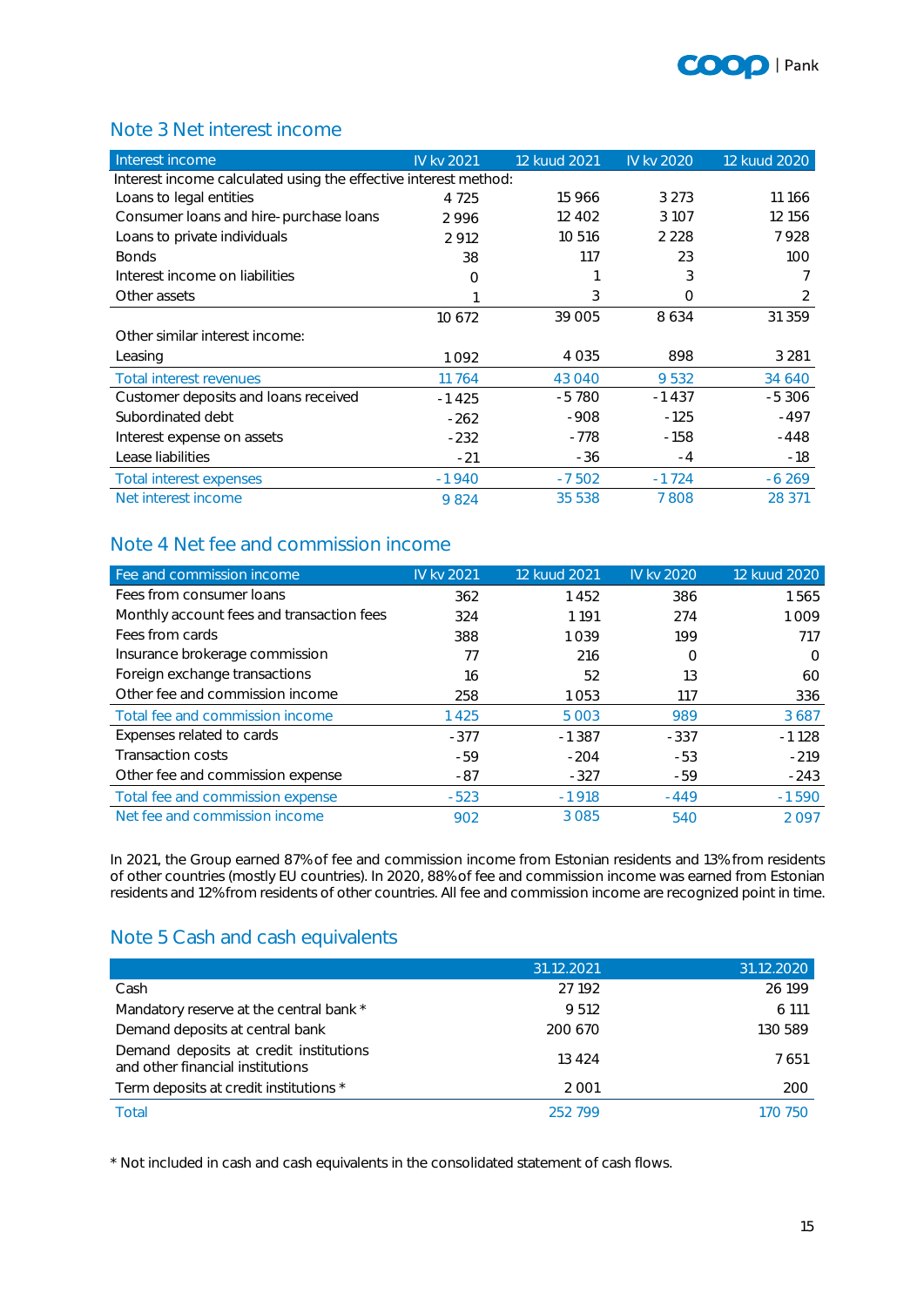

#### <span id="page-15-0"></span>Note 6 Financial investments

|                                                  | 31.12.2021 | 31.12.2020 |
|--------------------------------------------------|------------|------------|
| Government debt securities                       | 1 277      | 1 2 4 9    |
| Credit institutions                              | 2 3 2 9    |            |
| Debt securities of other non-financial companies | 2 3 2 6    | 1762       |
| Total of debt securities                         | 5932       | 3.011      |
| Shares of other non-financial companies          | 13         | 80         |
| Total of equity instruments                      | 13         | <b>8C</b>  |
| Total of financial investments                   | 5945       | 300.       |

All debt securities and equity instruments in amount of 13 thousand euros are recognized at fair value through changes in other comprehensive income.

#### <span id="page-15-1"></span>Note 7 Loans and advances to customers

|                                            | 31.12.2021 | 31.12.2020 |
|--------------------------------------------|------------|------------|
| Total receivables from private individuals | 485 882    | 370 649    |
| incl. consumers loans                      | 70 380     | 70881      |
| incl. lease financing                      | 50 903     | 37 307     |
| incl. mortgage loans and other loans       | 364 599    | 262 461    |
| Total receivables from legal entities      | 476 341    | 308 687    |
| incl. lease financing                      | 57844      | 47 104     |
| incl. other loans to legal entities        | 418 497    | 261 583    |
| <b>Total receivables</b>                   | 962 223    | 679 336    |
| Loss allowances of loans and advances      | $-8827$    | $-8743$    |
| Total                                      | 953396     | 670 593    |

#### <span id="page-15-2"></span>Note 8 Loss allowances of loans and advances

|                                                         | 31.12.2021 | 31.12.2020 |
|---------------------------------------------------------|------------|------------|
| Balance at the beginning of the reporting period        | $-8743$    | $-5.340$   |
| Allowances during the reporting period                  | $-2440$    | $-4851$    |
| Derecognized during reporting period                    | 2 3 5 6    | 448        |
| Balance of allowance at the end of the reporting period | $-8827$    | $-8743$    |

#### <span id="page-15-3"></span>Note 9 Allocation of past due loans

|              | 31.12.2021       |               |          | 31.12.2020       |               |          |
|--------------|------------------|---------------|----------|------------------|---------------|----------|
|              | Unsecured        | Secured Ioans | Loans to | Unsecured        | Secured Ioans | Loans to |
|              | loans to private | to private    | legal    | loans to private | to private    | legal    |
|              | individuals      | individuals   | entities | individuals      | individuals   | entities |
| $1-30$ days  | 3519             | 3690          | 9 5 1 1  | 4 1 4 6          | 4 2 3 3       | 3963     |
| 31-60 days   | 772              | 598           | 451      | 903              | 560           | 224      |
| 61-90 days   | 440              | 132           | 8        | 512              | 147           | 298      |
| over 90 days | 1919             | 283           | 122      | 3 1 8 9          | 525           | 4 2 7 3  |
| Total        | 6650             | 4 703         | 10 092   | 8 7 5 0          | 5465          | 8758     |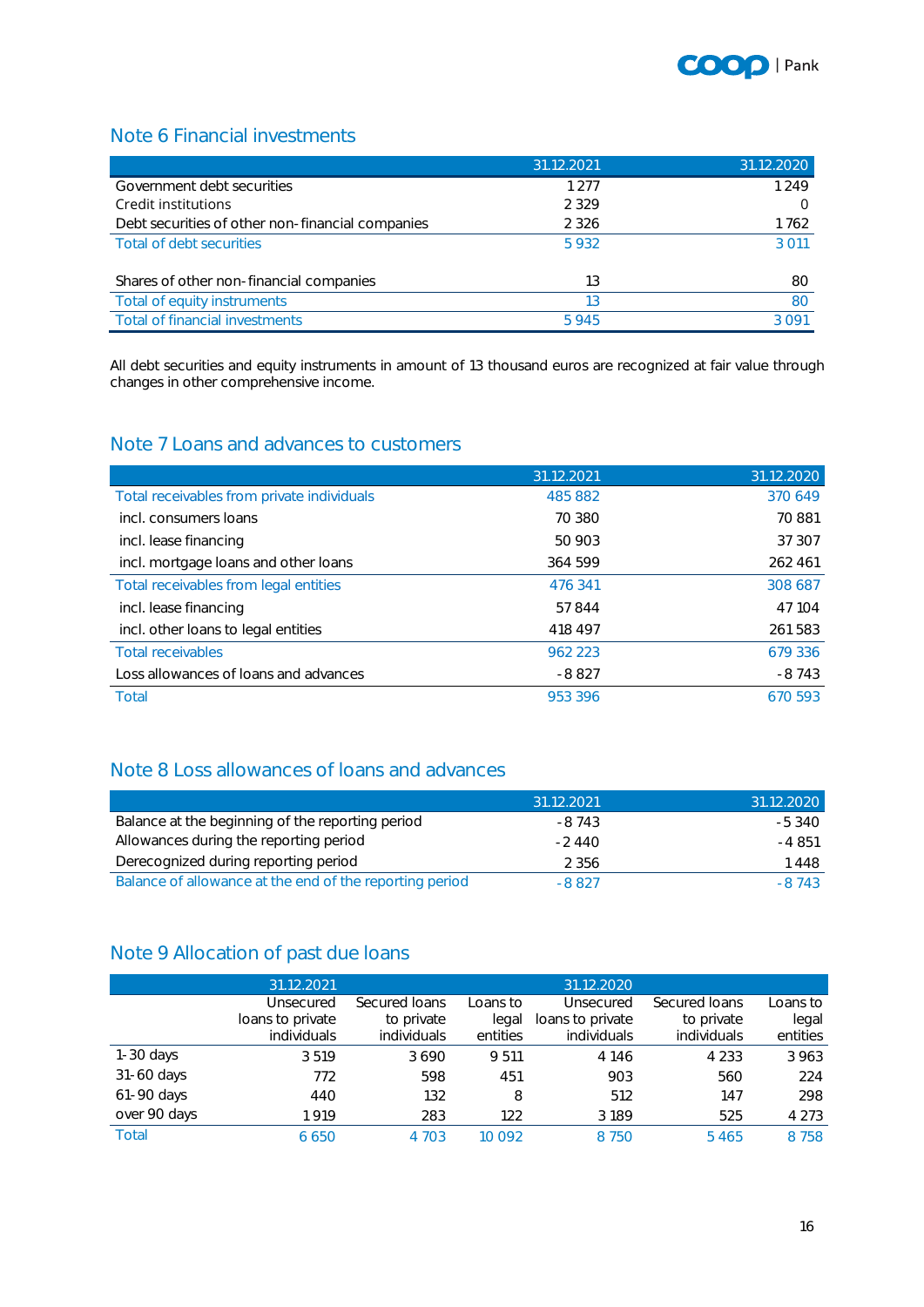

### <span id="page-16-0"></span>Note 10 Financial assets and liabilities by residual maturity

Undiscounted cash flows by residual maturity

| 31.12.2021                                                    | $Up$ to $3$<br>months | $3 - 12$<br>months | $1 - 5$<br>years | Over 5<br>years | Total         |
|---------------------------------------------------------------|-----------------------|--------------------|------------------|-----------------|---------------|
| <b>Assets</b>                                                 |                       |                    |                  |                 |               |
| Cash and cash equivalents                                     | 252799                | $\Omega$           | $\Omega$         | $\Omega$        | 252799        |
| Debt securities at fair value                                 | 1 2 7 7               | 202                | 2 1 2 4          | 2 3 2 9         | 5932          |
| Equity instruments                                            | $\circ$               | 0                  | $\Omega$         | 13              | 13            |
| Loans and advances to customers                               | 49 253                | 150 597            | 600 032          | 392 523         | 1192 405      |
| Other financial assets                                        | 976                   | 0                  | 21               | 314             | 1 3 1 1       |
| <b>Total financial assets</b>                                 | 304 305               | 150 799            | 602 177          | 395 179         | 1452460       |
| Liabilities                                                   |                       |                    |                  |                 |               |
| Customer deposits and loans received                          | 648 424               | 342 412            | 102 092          | 8 3 9 5         | 1 101 323     |
| Lease liabilities                                             | 226                   | 647                | 2 9 1 1          | 3 2 5 1         | 7035          |
| Other financial liabilities                                   | 1637                  | $\circ$            | $\circ$          | $\Omega$        | 1637          |
| Subordinated debt                                             | 260                   | 786                | 4 1 8 5          | 19 9 9 9        | 25 230        |
| <b>Total financial liabilities</b>                            | 650 547               | 343 845            | 109 188          | 31 645          | 1 1 3 5 2 2 5 |
| Off-balance sheet liabilities                                 |                       |                    |                  |                 |               |
| Undrawn lines of credit and overdraft facilities              | 124 838               | $\Omega$           | $\Omega$         | 0               | 124 838       |
| Financial guarantees                                          | 16 553                | 0                  | $\circ$          | 0               | 16 553        |
| Total on-balance / off-balance-sheet liabilities              | 791 938               | 343 845            | 109 188          | 31 645          | 1 276 616     |
| Duration gap of financial assets and<br>financial liabilities | $-487633$             | $-193046$          | 492 989          | 363 534         | 175 844       |

| 31.12.2020                                                    | $Up$ to $3$<br>months | $3 - 12$<br>months | $1 - 5$<br>years | Over 5<br>years | Total   |
|---------------------------------------------------------------|-----------------------|--------------------|------------------|-----------------|---------|
| <b>Assets</b>                                                 |                       |                    |                  |                 |         |
| Cash and cash equivalents                                     | 170 550               | 200                | $\Omega$         | $\circ$         | 170 750 |
| Debt securities at fair value                                 | $\circ$               | 407                | 2604             | $\Omega$        | 3 0 1 1 |
| Equity instruments                                            | 67                    | 0                  | 0                | 13              | 80      |
| Loans and advances to customers                               | 45 660                | 106 394            | 419 936          | 281524          | 853 514 |
| Other financial assets                                        | 677                   | $\Omega$           | 22               | 300             | 999     |
| <b>Total financial assets</b>                                 | 216 954               | 107 001            | 422 562          | 281 837         | 1028354 |
| Liabilities                                                   |                       |                    |                  |                 |         |
| Customer deposits and loans received                          | 435 377               | 205 291            | 100 649          | 13 557          | 754 874 |
| Lease liabilities                                             | 147                   | 417                | 467              | $\Omega$        | 1031    |
| Other financial liabilities                                   | 1433                  | 497                | $\circ$          | $\Omega$        | 1930    |
| Subordinated debt                                             | 122                   | 374                | 1984             | 8 1 5 8         | 10 638  |
| <b>Total financial liabilities</b>                            | 437 079               | 206 579            | 103 100          | 21 7 15         | 768 473 |
| Off-balance sheet liabilities                                 |                       |                    |                  |                 |         |
| Undrawn lines of credit and overdraft facilities              | 65 691                | $\Omega$           | $\Omega$         | $\circ$         | 65 691  |
| Financial guarantees                                          | 10 545                | $\Omega$           | $\Omega$         | $\Omega$        | 10545   |
| Total on-balance / off-balance-sheet liabilities              | 513 315               | 206 579            | 103 100          | 21 7 15         | 844 709 |
| Duration gap of financial assets and<br>financial liabilities | $-296361$             | $-99578$           | 319 462          | 260 122         | 183 645 |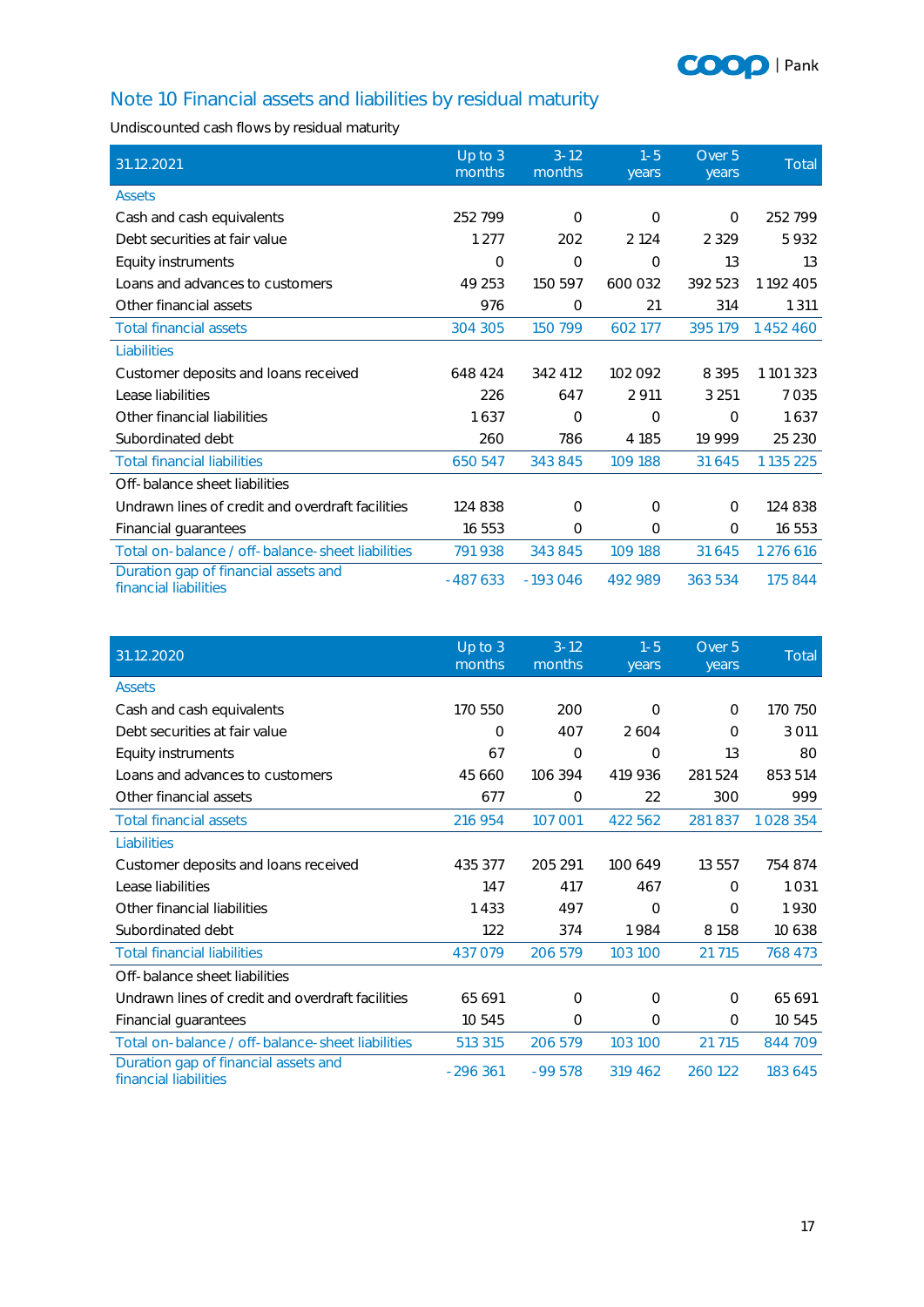

#### <span id="page-17-0"></span>Note 11 Customer deposits and loans received

| Due to customers       | 31.12.2021 | 31.12.2020 |
|------------------------|------------|------------|
| Private individuals    | 477 383    | 431 343    |
| Legal entities         | 621 363    | 326 492    |
| Total                  | 1098746    | 757835     |
| Demand deposits        | 518 122    | 302 179    |
| Term deposits          | 571 452    | 435 363    |
| Issued debt securities | 0          | 9 7 1 2    |
| Special purpose loans  | 9 1 7 2    | 10 581     |
| Total                  | 1098746    | 757835     |

#### <span id="page-17-1"></span>Note 12 Contingent liabilities

|                             | 31.12.2021 | 31.12.2020 |
|-----------------------------|------------|------------|
| Financial guarantees        | 16 553     | 10.545     |
| Credit lines and overdrafts | 124 838    | 65 691     |
| Total                       | 141 391    | 76 236     |

#### <span id="page-17-2"></span>Note 13 Related parties

Related parties are:

- a shareholder of significant influence and companies that are part of its group;
- management of the group: i.e. members of the Management Board and the Supervisory Board of parent company, head of internal audit and entities controlled by them;
- individuals, who have equal economic interest as management, and entities associated to them.

The terms of the loans issued to related parties do not differ from the loans issued to other customers regarding interest rates. Transactions with related parties are based on the price list and/or are carried out at market value. Maximum termination benefits payable to members of the management board on a contingent basis is 237 thousand euros (31.12.2020: 237).

<span id="page-17-3"></span>

| <b>Balances</b>                                                                                          | 31.12.2021 | 31.12.2020 |
|----------------------------------------------------------------------------------------------------------|------------|------------|
| Shareholders:                                                                                            |            |            |
| Loans                                                                                                    | O          | 4          |
| Deposits                                                                                                 | 8972       | 15827      |
| Members of the Management Board and Supervisory Board, and persons and entities associated with them:    |            |            |
| Loans                                                                                                    | 705        | 458        |
| Deposits                                                                                                 | 1 3 0 8    | 503        |
|                                                                                                          |            |            |
| <b>Transactions</b>                                                                                      | 2021       | 2020       |
| Shareholders:                                                                                            |            |            |
| Interest expense                                                                                         | 16         | 19         |
| Members of the Management Board and Supervisory Board,<br>and persons and entities associated with them: |            |            |
| Interest income of the reporting period                                                                  | 51         | 22         |
| Interest expense of the reporting period                                                                 | 12         | 6          |
| Other goods and services sold                                                                            | 5          | 4          |
| Compensation paid to members of the Management Board and<br>Supervisory Board                            | 636        | 639        |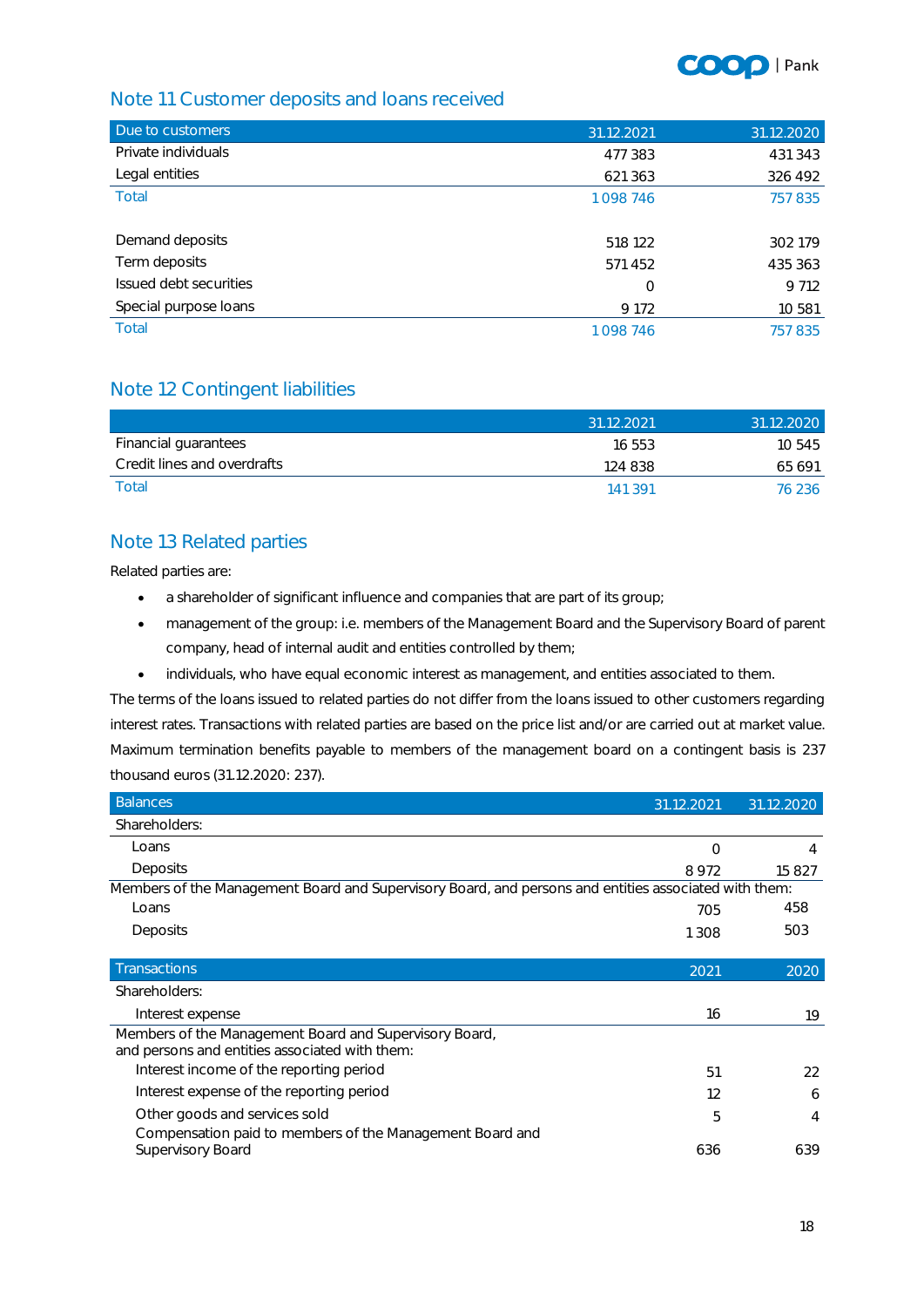

### Note 14 Basic earnings and diluted earnings per share

In order to calculate basic earnings per share, net profit attributable to owners of the parent has been divided by the weighted average number of shares issued. Diluted earnings per share comes from the share options granted to key employees.

|                                                                                                               | Q4 2021 | 12 M 2021 | Q4 2020 | 12 M 2020 |
|---------------------------------------------------------------------------------------------------------------|---------|-----------|---------|-----------|
| Profit attributable to the owners of the<br>parent (in th. euros)                                             | 3 2 9 4 | 13463     | 2424    | 7 259     |
| Weighted average number of shares<br>(in th. of units)                                                        | 91 254  | 90 984    | 90.040  | 89 690    |
| Basic earnings per share (euros)                                                                              | 0.04    | 0.15      | 0.03    | 0.08      |
| Adjustments for calculation of diluted<br>earnings per share - share options<br>(in th. of units)             | 1 7 2 0 | 1676      | 2 1 5 4 | 2 1 9 7   |
| Weighted average number of shares used for<br>calculating the diluted earnings per share<br>(in th. of units) | 92 974  | 92 660    | 92194   | 91887     |
| Diluted earnings per share (euros)                                                                            | 0.04    | 0.15      | 0.03    | 0.08      |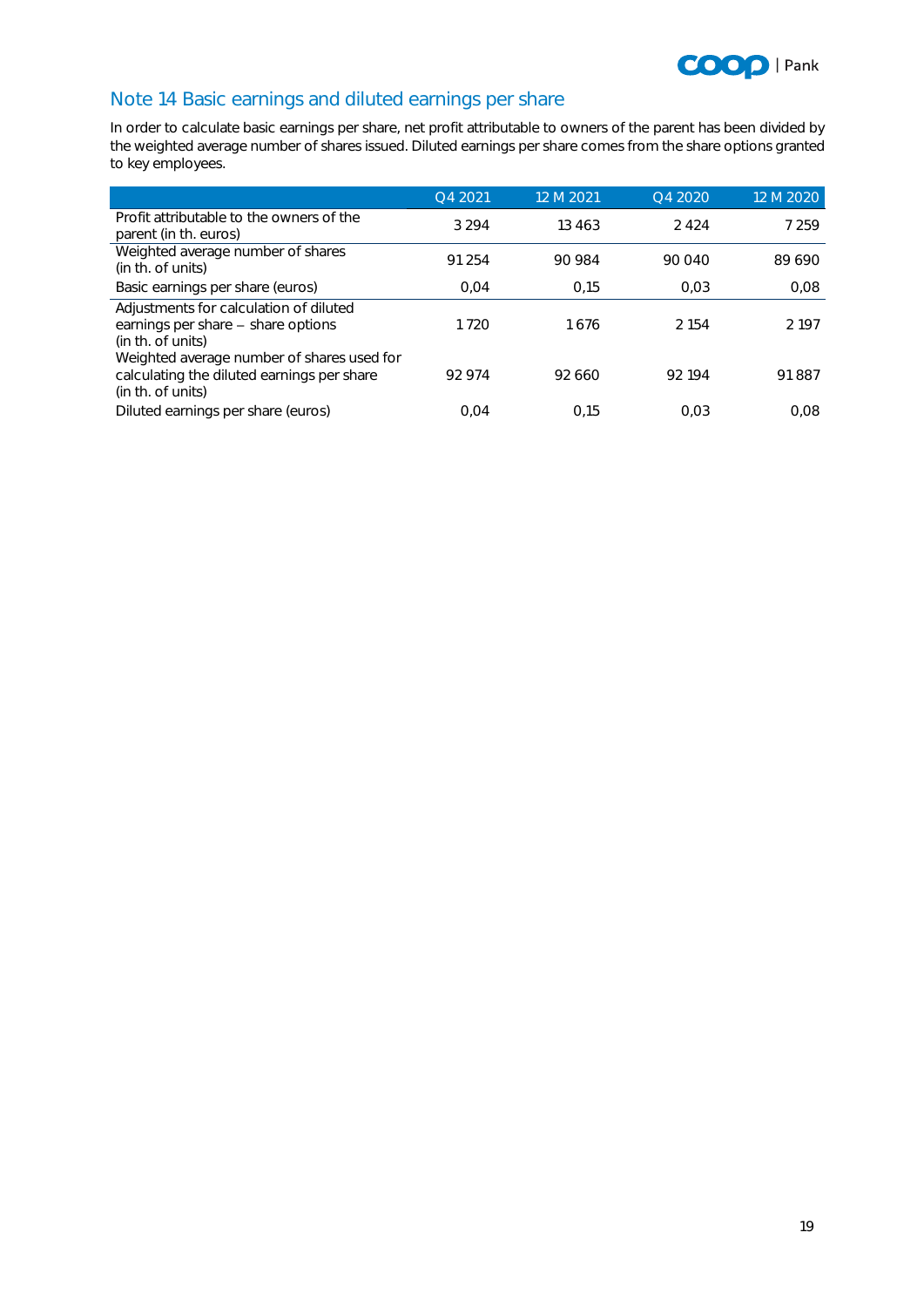

# <span id="page-19-0"></span>Shareholders, Supervisory Board and Management Board of Coop Pank AS

As at 31.12.2021 shareholders with holding over 5% are:

| Coop Investeeringud OÜ | 24.81% |
|------------------------|--------|
| Andres Sonn            | 8.13%  |
| CM Capital OÜ          | 5.19%  |

In addition, the member cooperatives of Coop Eesti Keskühistu hold the total of 17,93% of the total amount of shares, however, separately none of them holds over 5%.

Members of Supervisory Board hold 73 thousand shares of Coop Pank and Members of Management Board hold 753 thousand shares of Coop Pank, which in total accounts for 0,90% of the total amount of shares.

Members of the Supervisory board: Alo Ivask (Chairman), Viljar Arakas, Jaan Marjundi, Roman Provotorov, Raul Parusk, Silver Kuus

Members of the Management board:

Margus Rink (Chairman), Heikko Mäe, Arko Kurtmann, Rasmus Heinla, Kerli Lõhmus (mandate is valid until 24.01.2022)

# <span id="page-19-1"></span>Statement of the Management Board of Coop Pank AS

The Management Board of Coop Pank is of the opinion, that information in this interim report, consisting of the management report and financial reports, is in conformity with requirements to interim reports and gives a true and fair view of the financial condition and economic results of Coop Pank Group, the presented data and additional information is true and comprehensive. Current interim report is not audited.

10.02.2021

Margus Rink **Margus Rink** Heikko Mäe Chairman of the Management Board Member of the Management Board

Arko Kurtmann **Rasmus Heinla** Member of the Management Board Member of the Management Board